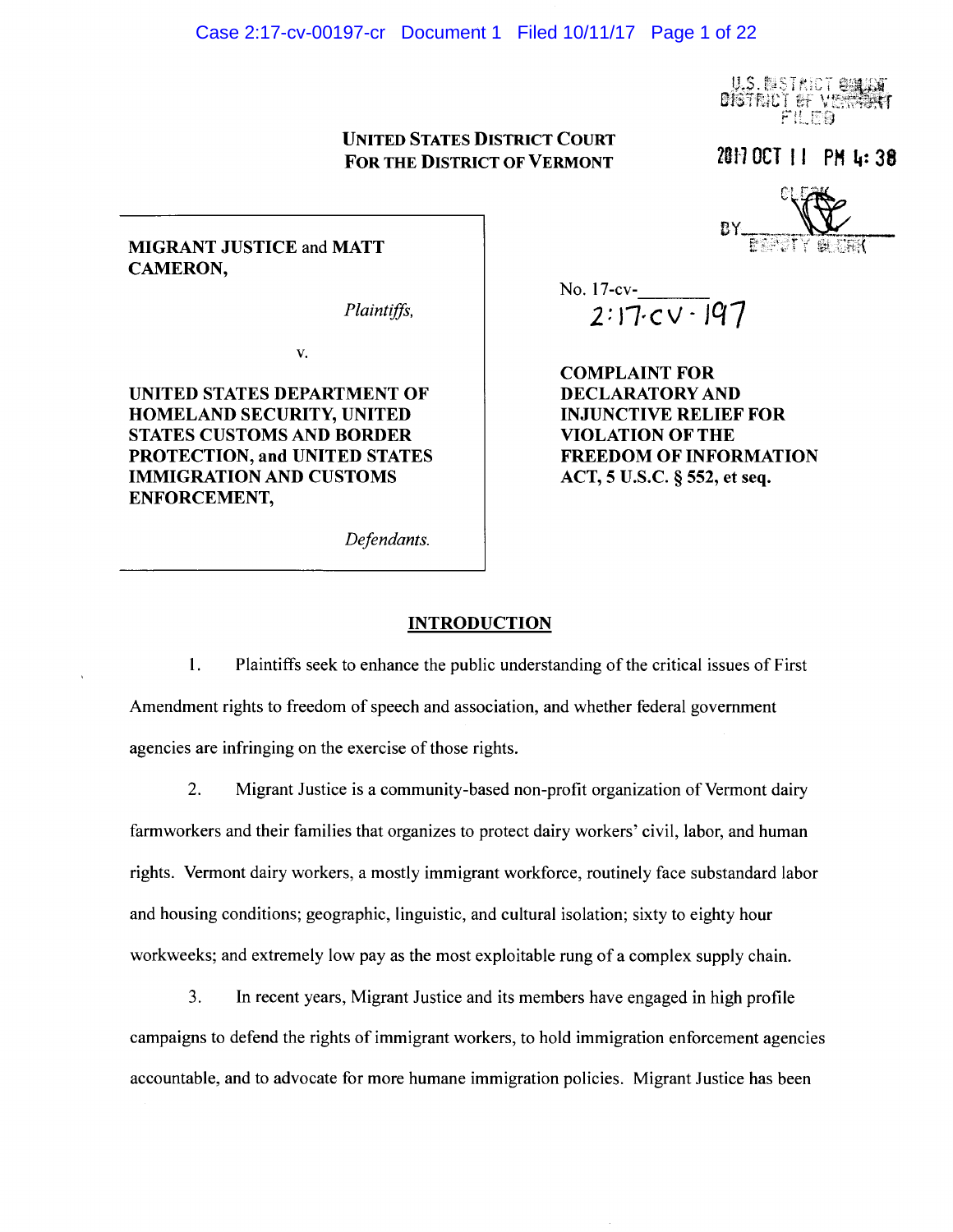## Case 2:17-cv-00197-cr Document 1 Filed 10/11/17 Page 2 of 22

honored with numerous awards for its work defending and advancing civil, labor, and human rights.

4. Migrant Justice fears that its successes in defending human, labor, and civil rights have made the organization and its members targets of retaliation and this apparent retaliation has in tum interfered with and chilled members' rights to associate with the organization and speak publicly on the issues for which it advocates. Members worry that exercising their First Amendment rights by coming to Migrant Justice meetings or speaking out will incur unwarranted attention from immigration enforcement agencies.

5. Since April 2016, U.S. Immigration and Customs Enforcement ("ICE") and U.S. Customs and Border Protection ("CBP") have arrested several Migrant Justice members. The timing and place of these arrests, comments made by immigration officers during the arrests, and other actions by immigration enforcement agencies have led the organization to suspect ongoing interference with its activities and that the arrests are retaliatory and have improperly targeted Migrant Justice and its members.

6. On April26, 2017, and July 17, 2017, Migrant Justice, in conjunction with the American Civil Liberties Union Foundation of Vermont ("ACLU-VT") and Matt Cameron, an attorney representing many of the arrested Migrant Justice members in their immigration proceedings (collectively, the "Requesters"), filed two Freedom of Information Act ("FOIA") requests (the "Requests"), 5 U.S.C. § 552, *et seq.,* with ICE, CBP, and the U.S. Department of Homeland Security ("DHS") (collectively, "Defendants") seeking records concerning the seemingly retaliatory targeting, surveillance, and immigration enforcement against Migrant Justice members for exercise of their First Amendment rights by associating with Migrant Justice and/or advocating for workers' civil, labor, and human rights. Specifically, the Requests seek information in possession of the Defendants related to: Migrant Justice and the Milk with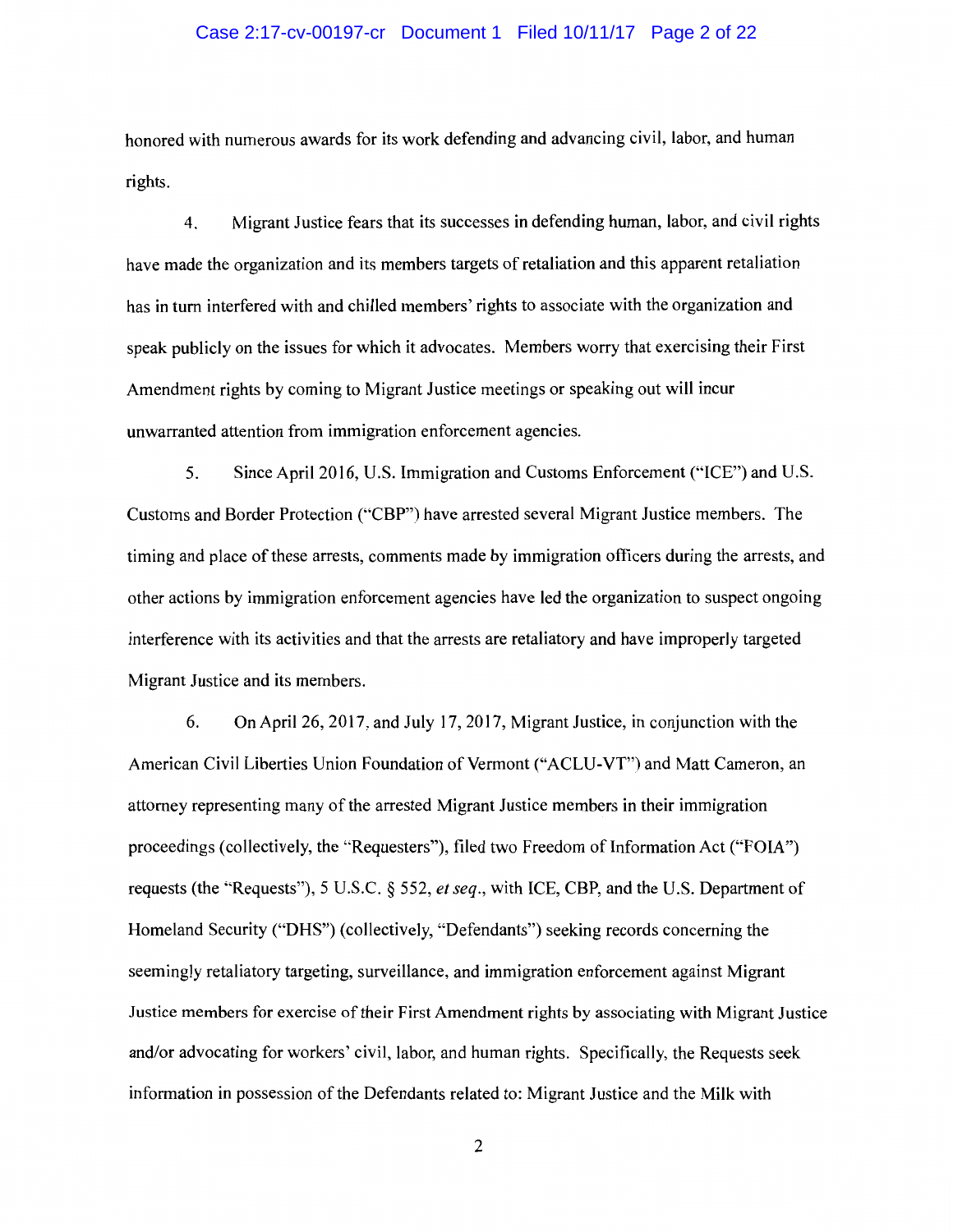### Case 2:17-cv-00197-cr Document 1 Filed 10/11/17 Page 3 of 22

Dignity campaign; the Migrant Justice members arrested; communications between Defendants and Vermont state and local law enforcement about Migrant Justice, the Milk with Dignity campaign, and Migrant Justice members; communications between Defendants and Vermont dairy farms about Migrant Justice, the Milk with Dignity campaign, and Migrant Justice members; and communications related to the Requests themselves.

7. Defendants have constructively or improperly denied Plaintiffs' Requests and Plaintiffs are entitled to immediate processing of the Requests and timely release of records.

8. Consequently, Plaintiffs file this action under the Freedom of Information Act, 5 U.S.C. § 552, *et seq.,* for declaratory, injunctive, and other appropriate relief to compel the release of agency records requested by Plaintiffs from Defendants DHS, CBP, and ICE.

#### JURISDICTION AND VENUE

9. This Court has subject matter jurisdiction over this action and personal jurisdiction over the parties pursuant to 28 U.S.C.  $\S$  1331; 5 U.S.C.  $\S$  552(a)(4)(A)(vii), (4)(B), and (6)(E)(iii); and 5 U.S.C. §§ 701-706.

10. Venue is proper within this judicial district because Plaintiff Migrant Justice resides in this district and a substantial part of the events or omissions giving rise to the claim occurred in this district. 5 U.S.C. §  $552(a)(4)(B)$ ; 28 U.S.C. §§ 1391(e) and 1402(a).

#### PARTIES

11. Plaintiff Migrant Justice is a community-based membership organization of Vermont dairy farm workers and their families that organizes to protect dairy workers' civil, labor, and human rights. Founded in 2009 in the wake of the death of a young dairy worker, Migrant Justice is led by migrant farmworkers and their families. Through monthly assemblies and other processes, members set priorities for the organization and design campaigns. Over the last few years, Migrant Justice has engaged in several high profile public campaigns around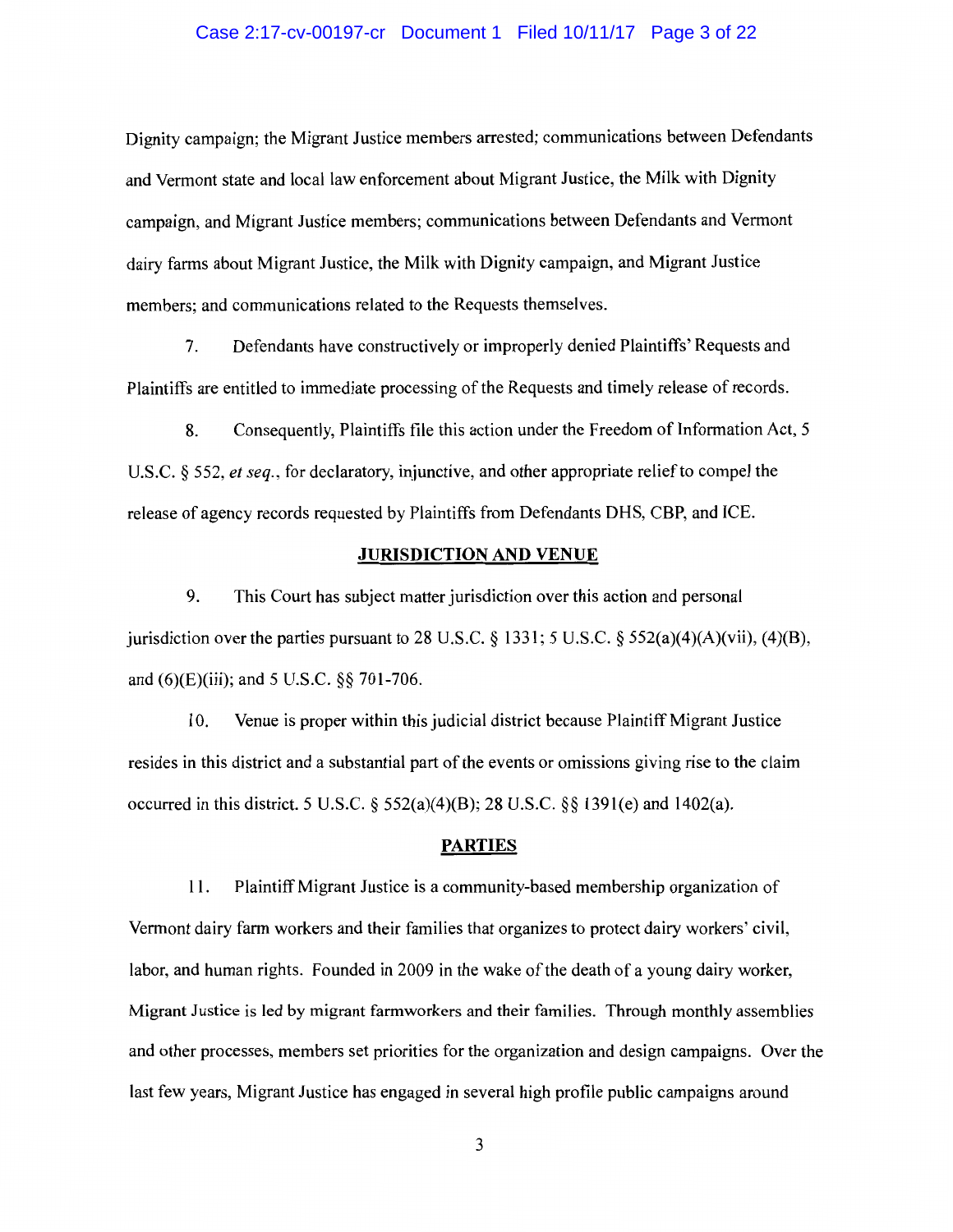# Case 2:17-cv-00197-cr Document 1 Filed 10/11/17 Page 4 of 22

immigrants' rights, including access to driver's licenses for all Vermont residents<sup>1</sup> and for policies limiting police interaction with immigration enforcement,<sup>2</sup> and the Milk with Dignity campaign to implement human rights standards in the dairy industry.<sup>3</sup> Migrant Justice has also engaged in high profile work to support members arrested by Defendants, $4$  around immigration policy,<sup>5</sup> and to expose ICE and CBP abuses of civil and human rights.<sup>6</sup> Plaintiffs, along with the ACLU-VT, filed two FOIA requests with each of the Defendants seeking records related to Migrant Justice and to immigration enforcement actions taken against members of Migrant

Justice.

12. Plaintiff Matt Cameron is an immigration attorney practicing in Boston,

<sup>&</sup>lt;sup>1</sup> See, e.g., Nat Rudarakanchana, Few obstacles seen to allowing migrant workers to have driver's licenses, VT Digger (Oct. 4, 2012), https://vtdigger.org/2012/10/04/few-obstacles-seen-to-allowing-migrant-workers-to-havedrivers-licenses/#WbjSaiiGOUk; Kathryn Flagg, With Promise of Driver's Licenses, Migrant Farmworkers Hope for the Best, Seven Days (June 5, 2013), https://www.sevendaysvt.com/OffMessage/archives/20 13/06/05/withpromise-of-drivers-licenses-migrant-farmworkers-hope-for-the-best.

<sup>2</sup>*See, e.g.,* Morgan True, Discrimination case highlights police bias toward immigrants, advocates say, VT Digger (Dec. 18, 2015), https://vtdigger.org/2015/12/18/discrimination-case-highlights-police-bias-toward-immigrantsadvocates-say/#. WbjUzyiGOUk.

<sup>3</sup>*See, e.g.,* Milk with Dignitv, Migrant Justice, https://migrantjustice.net/milk-with-dignity (last visited Sept. 13, 2017); Sarah Olsen, Ben & Jerry's agrees to negotiate 'Milk With Dignitv' agreement, VT Digger (June 21, 2015),

https://vtdigger.org/2015/06/21/ben-jerrys-agrees-to-negotiate-milk-with-dignity-agreement/#.WbjVyyiGOUk.<br><sup>4</sup> See, e.g., Protesters Decry Farmworkers' Arrest after Ben & Jerry's March, Burlington Free Press (June 19, 2017) http://www.burlingtonfreepress.com/story/news/local/vermont/2017/06/19/border-patrol-arrests-2-immigrants-eastfranklin/408333001/; Elizabeth Murray & Dan D'Ambrosio, Released Migrant Justice Organizers Speak out at BTV Rally, Burlington Free Press (Mar. 28, 2017),

http://www.burlingtonfreepress.com/story/news/local/2017/03/28/aclu-ice-arrests-jeff-sessions-defunding-threatsmigrant-justice-rally-burlington/99704610/; Abby Isaacs, Hundreds March against Recent Immigration Arrests, NBC5 (Mar. 18, 2017), http://www.mynbc5.com/article/hundreds-march-against-recent-immigrationarrests/9152152; Alexandra Leslie, Supporters March to Get Migrant Justice Leader Released, My Champlain Valley (Oct. 1, 2016), http://www.mychamplainvalley.com/news/supporters-march-to-get-migrant-justice-leaderreleased/590642037; Megan Carpenter, Rallies Continue Against Deporting Victor Diaz, My Champlain Valley (May 1, 2016), http://www.mychamplainvalley.com/news/rallies-continue-against-deporting-victor-diaz/445732123. See, e.g., Jess Aloe, Vermont Cities Wrestle with Sanctuary State Rules, Burlington Free Press (Dec. 18, 2016), http://www.burlingtonfreepress.com/story/news/2016/12/18/vermont-cities-wrestle-sanctuary-state-rules/95337958/; Steve Zind, New Policy Helps Clarify Police Role In Immigration Enforcement, Vermont Public Radio (June 17, 2016), http://digital.vpr.net/post/new-policy-helps-clarify-police-role-immigration-enforcement#stream/0; Laura Krantz, Lawmakers Share Personal Stories in Debate over Bias-Free Policing, VT Digger (May 1, 2014), https://vtdigger.org/2014/05/01/lawmakers-share-personal-stories-debate-bias-free-policing/#.WcFdz9OGNBw.<br><sup>6</sup> See, e.g., Sam Knight, <u>In Trump Era,</u> a Pattern of Deportation as Retaliation Is Emerging, District Sentinel (M 22, 2017), http://www.truth-out.org/news/item/39937-pattern-of-deportation-as-retaliation-emerging-in-trump-era; Katie Jickling, Vermont's Congressional Delegation Joins the Criticism of ICE Arrests, Seven Days (Mar. 20, 2017), https://www.sevendaysvt.com/OffMessage/archives/2017/03/20/vermont-congressional-delegation-joins-thecriticism-of-ice-arrests.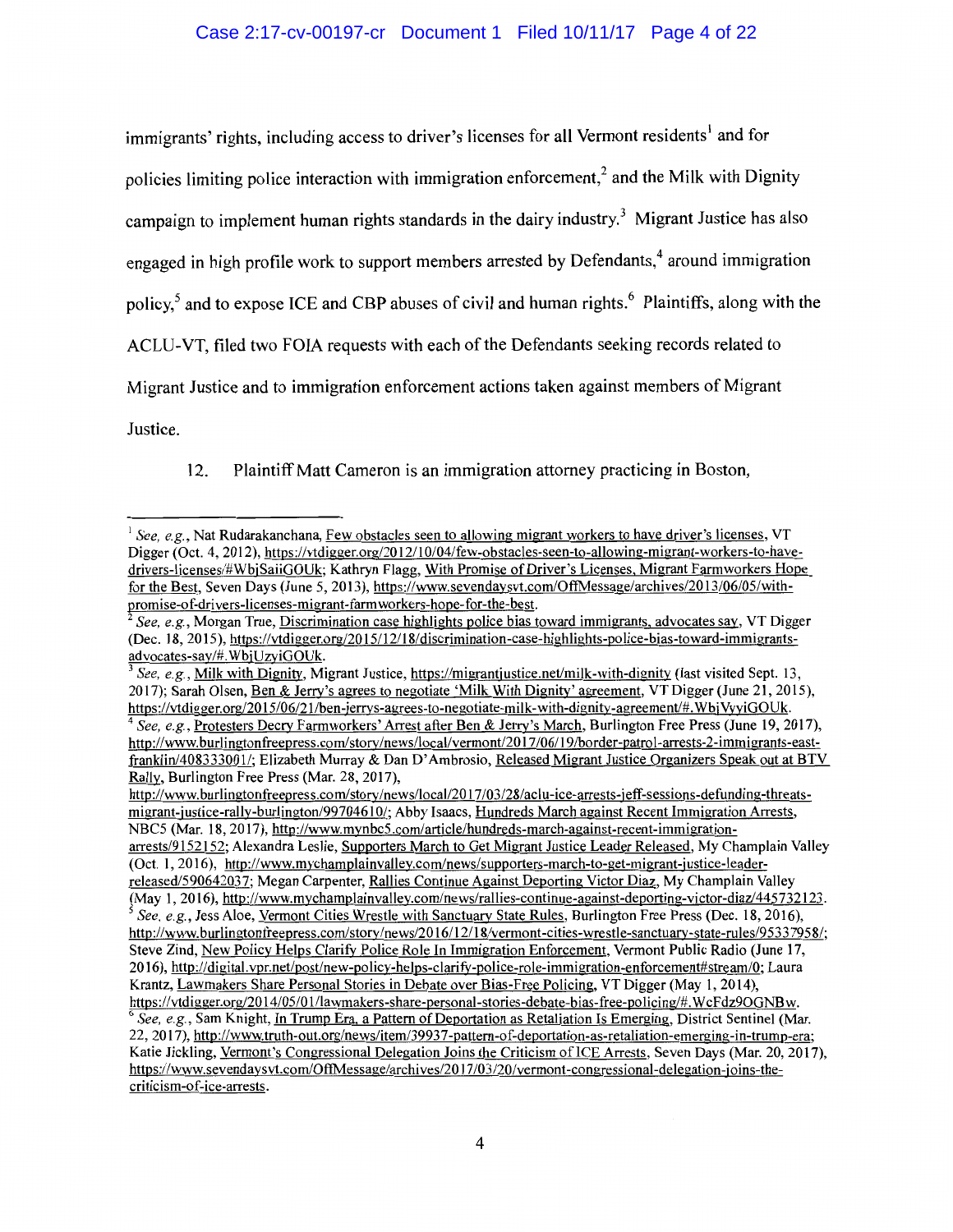### Case 2:17-cv-00197-cr Document 1 Filed 10/11/17 Page 5 of 22

Massachusetts and represents six of the Migrant Justice members mentioned in the FOIA Requests. His representation of these individuals is pro bono.

13. Defendant DHS is a Department in the Executive Branch of the U.S. government and is an agency within the meaning of 5 U.S.C.  $\S$  552(f)(1). Defendant DHS is tasked with overseeing, *inter alia,* immigration enforcement, border security, and immigration and citizenship benefits.

14. Defendant ICE is a component of DHS that enforces immigration and customs laws, is involved in the detention and removal of immigrants, and is an agency within the meaning of 5 U.S.C.  $\S$  552(f)(1).

15. Defendant CBP is a component of DHS tasked with managing the U.S. border, protecting the border, and facilitating lawful international travel and trade, and is an agency within the meaning of 5 U.S.C.  $\S$  552(f)(1).

# STATEMENT OF FACTS

# Targeted Immigration Arrests of Migrant Justice Members

16. Since April 2016, DHS components, including ICE and CBP, have arrested at least seven prominent Migrant Justice members in what appears to be retaliation for their outspoken advocacy of workers' civil, labor, and human rights, and their association with Migrant Justice.

17. On April 21, 2016, ICE arrested Jose Victor Garcia Diaz outside a Mexican cultural event in Stowe, Vermont. Mr. Garcia Diaz is a public spokesperson for Migrant Justice's Milk with Dignity campaign. The day before his arrest, he had returned from a gathering of the Food Chain Workers Alliance in Los Angeles, California. Mr. Garcia Diaz represented Vermont farmworkers at the meeting in an effort to build a unified movement for respect for human rights in food supply chains. His immigration removal proceedings are ongoing.

18. On September 22, 2016, ICE arrested Miguel Alfredo Alcudia Gamas. Mr.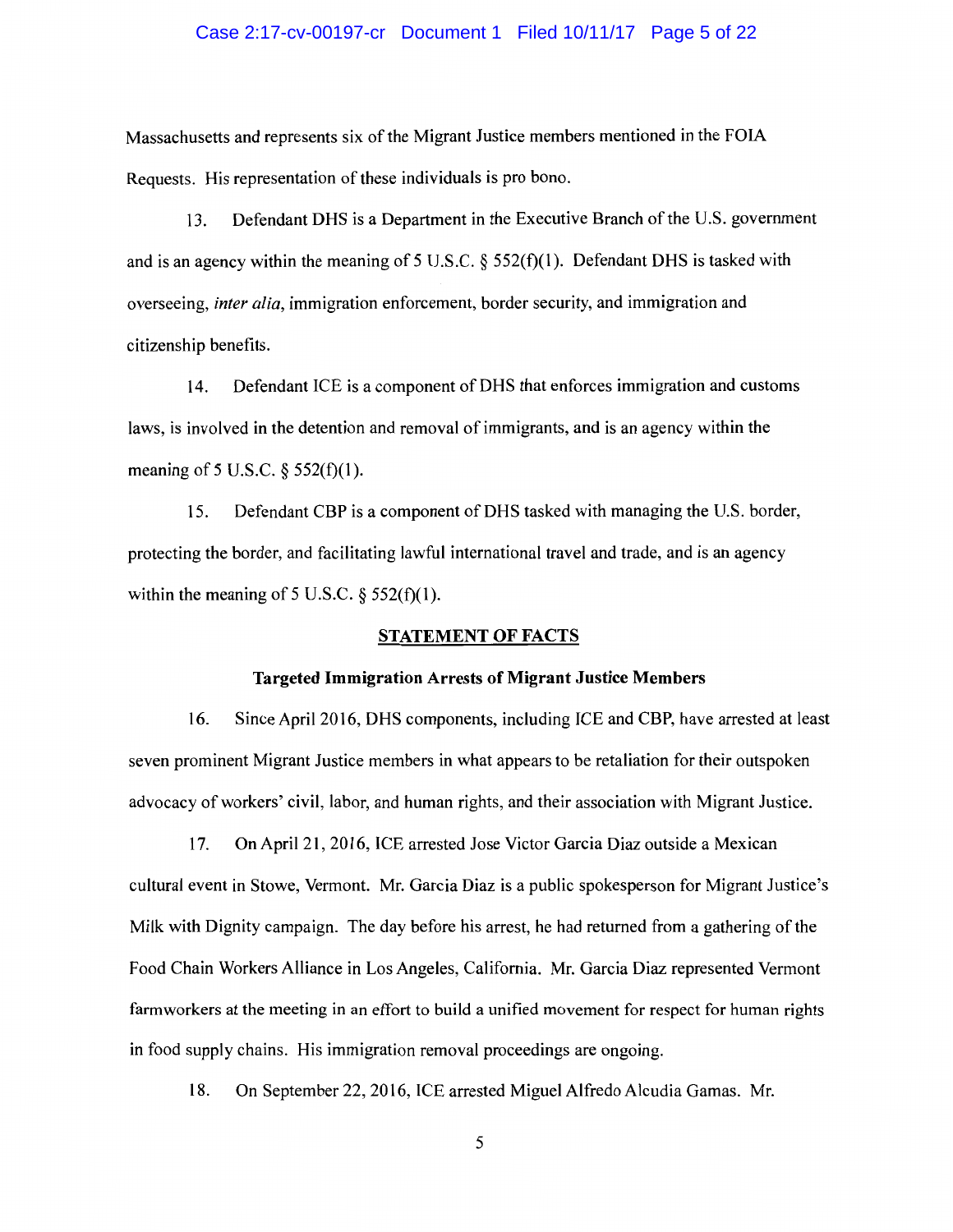# Case 2:17-cv-00197-cr Document 1 Filed 10/11/17 Page 6 of 22

Alcudia Gamas is also a public spokesperson for Migrant Justice's Milk with Dignity campaign. When ICE arrested Mr. Alcudia Gamas, ICE officers made statements implying that they were targeting a fellow Migrant Justice leader, Jose Enrique Balcazar Sanchez. His immigration removal proceedings are ongoing.

19. On March 15, 2017, ICE arrested Cesar Alexis Carrillo Sanchez on his way to a court proceeding at which a pending criminal charge was to be, and ultimately was, dismissed.

20. On March 17, 2017, the day after Migrant Justice announced an escalation of its Milk with Dignity campaign with respect to Ben & Jerry's, ICE arrested Jose Enrique Balcazar Sanchez shortly after he left a meeting at Migrant Justice's office. Mr. Balcazar Sanchez is one of the principal architects of the Milk with Dignity campaign. He has been a very visible representative of Migrant Justice and publicly promoted policies to limit ICE's entanglement with local law enforcement. Over the past few years, Mr. Balcazar Sanchez has served as one of Migrant Justice's primary spokespeople in its campaigns for driver's licenses and for a fair and impartial policing policy. He served on a task force established to advise the Vermont Attorney General on immigration issues,<sup>7</sup> which resulted in guidance for Vermont cities and towns to limit their role in immigration law enforcement.<sup>8</sup> His immigration removal proceedings are ongoing.

21. On March 17, 2017, ICE also arrested Zully Victoria Palacios Rodriguez, who was a passenger in Mr. Balcazar Sanchez's car. Ms. Palacios Rodriguez is a key Migrant Justice organizer. Just prior to her arrest, she had also just left Migrant Justice's offices. Her immigration removal proceedings are ongoing.

<sup>&</sup>lt;sup>7</sup> See Pat Bradley, <u>Task Force Appointed by Vermont AG to Assess Immigration Issues and State Powers, WAMC (Jan. 27, 2017), http://wamc.org/post/task-force-appointed-vermont-ag-assess-immigration-issues-and-state-powers.</u>

Thomas J. Donovan Jr., Vermont Attorney General, Guidance to Vermont Cities & Towns Regarding Immigration Enforcement, March 2017,

http://ago.vermont.gov/assets/files/Consumer/Guidance%20to%20VT%20Cities%20and%20Towns%20re%20Immi gration%20Enforcement.pdf.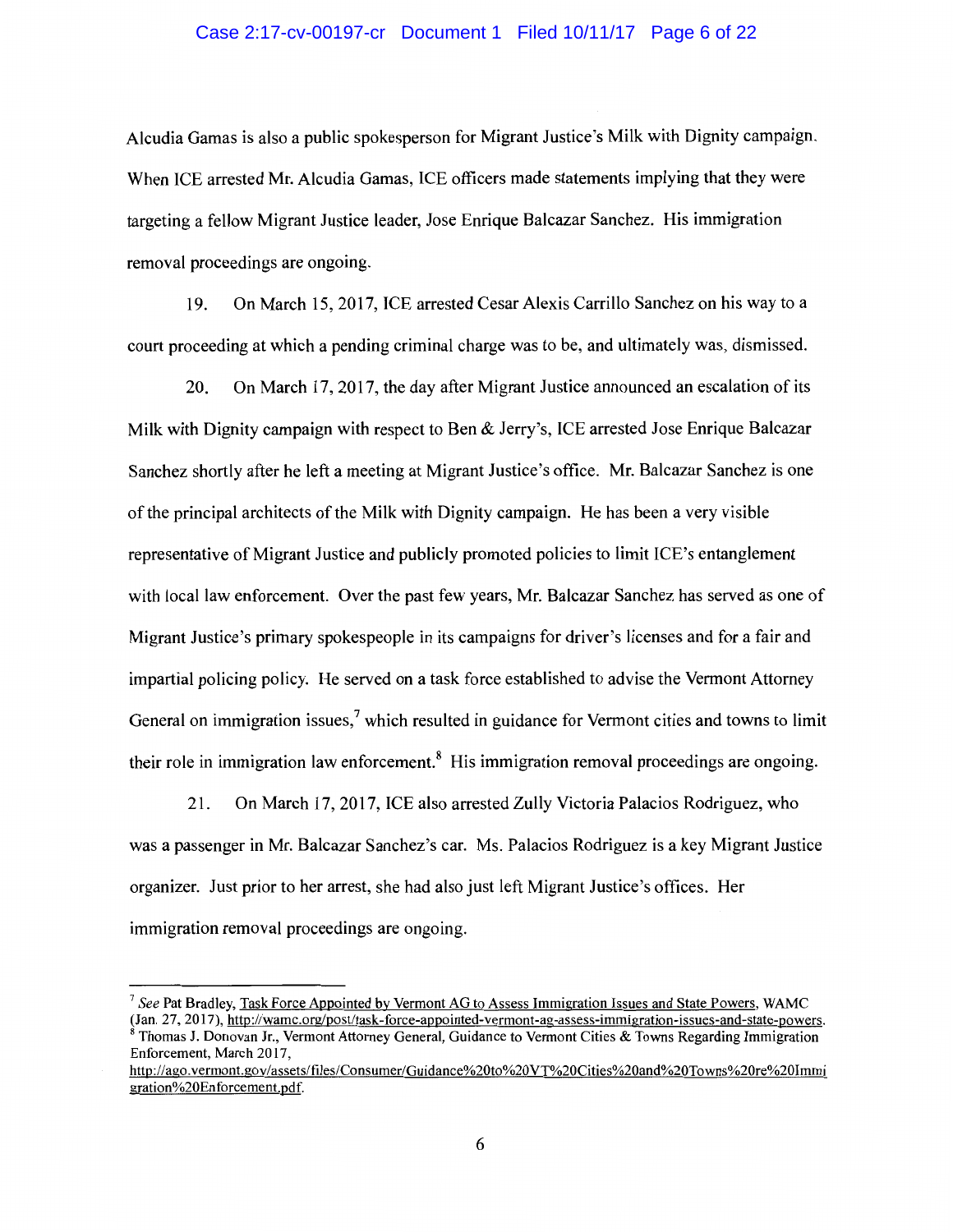22. On June 17, 2017, CBP arrested Yesenia Hernandez Ramos and Esau Peche Ventura. Ms. Hernandez Ramos and Mr. Peche Ventura had participated in a march for the Milk with Dignity campaign earlier in the day. Each of their immigration removal proceedings are ongoing.

23. Each individual named in paragraphs 17 through 22 is a member of Migrant Justice.

24. Migrant Justice is concerned that these arrests are a part of Defendants' efforts to target Migrant Justice members for their association with the organization and activities speaking and organizing for the civil, labor, and human rights of dairy workers and their families. The apparent targeting of Migrant Justice and its members has chilled and deterred members' participation and association with Migrant Justice. Migrant Justice saw significant fear among workers of being associated with the organization and of DHS and its sub-components seeing workers meeting with Migrant Justice representatives. After the arrests, the organization fears that people who need assistance may no longer be calling the organization out of fear that being associated with it will put them at risk for immigration enforcement.

## Plaintiffs' FOIA Requests

### *The April FOIA Request*

25. On April26, 2017, the Requesters sent their first FOIA Request ("April FOIA Request") to DHS, CBP, and ICE pursuant to 5 U.S.C. § 552, *et seq. See* Exhibit A (privacy waivers excluded).

26. Plaintiffs' April FOIA Request seeks Records from April l, 2015, until the time that a responsive Records search is conducted, pertaining to DHS and its components' immigration enforcement actions in the state of Vermont including, in summary: records relating to Migrant Justice or the Milk with Dignity Campaign; records relating to a named list of specific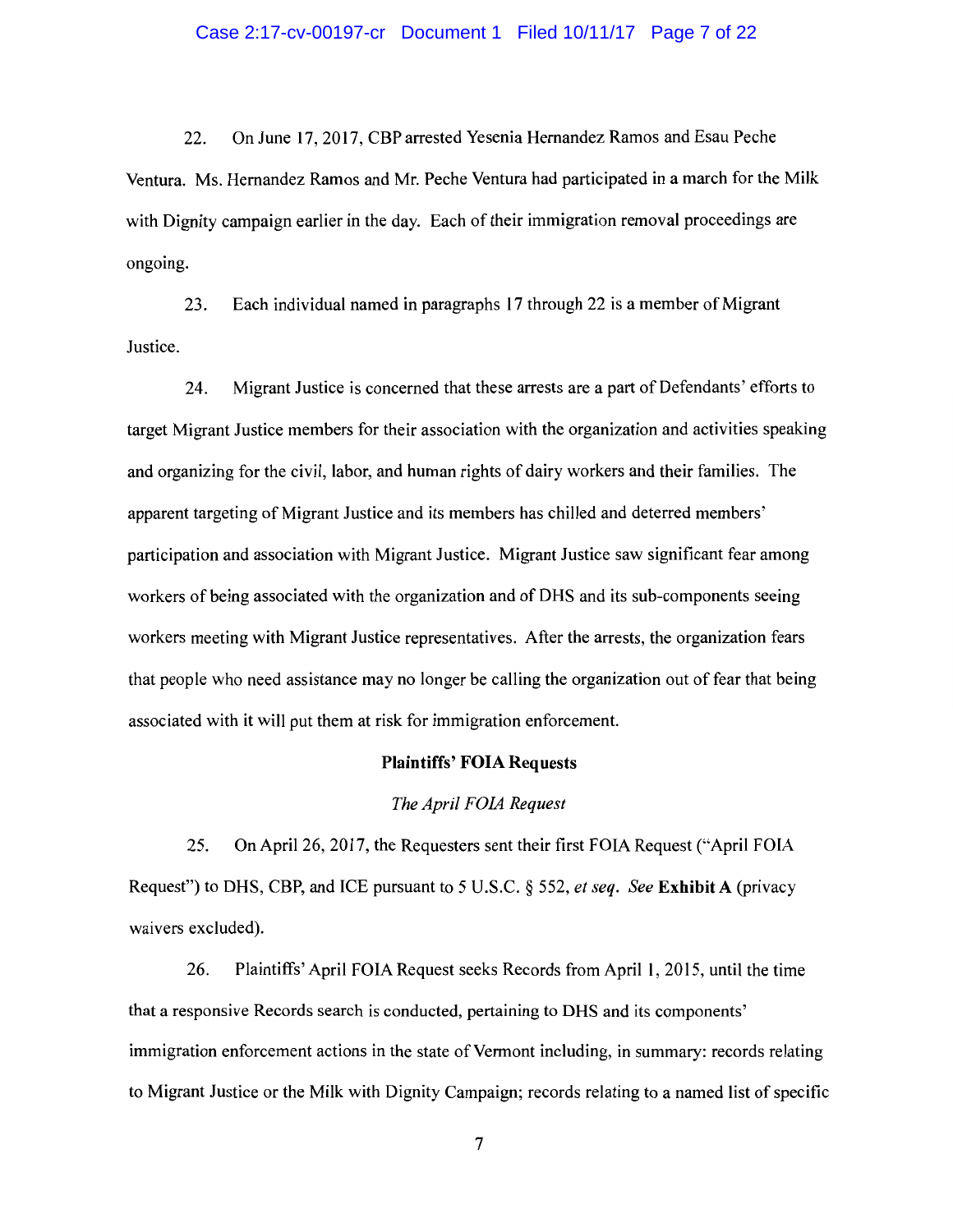### Case 2:17-cv-00197-cr Document 1 Filed 10/11/17 Page 8 of 22

individuals affiliated with Migrant Justice or their attorney; records relating to communications between Vermont state or local law enforcement and Defendants regarding immigration enforcement and the named individuals; records relating to communications between Vermont dairy farms and other agricultural operations and Defendants referring to immigration enforcement; records containing a list of key terms, such as "organizer," "farmworker," and "dairy"; and records related to the processing of the April FOIA Request.

27. Plaintiffs' April FOIA Request seeks expedited processing under 5 U.S.C. § 522(a)(6)(E)(i) and 6 C.F.R. § 5.5(e)(1)(i)-(ii),<sup>9</sup> which provide for expediting processing of requests for records in cases where a compelling need exists.

28. Requesters Migrant Justice and the ACLU-VT are primarily engaged in disseminating information. Expedited processing is appropriate because Plaintiffs' need for the requested information is compelling and urgent due to the risk that Defendants may continue to undertake enforcement actions targeting individuals in Vermont based on the exercise of their First Amendment rights. Additionally, six of the Migrant Justice members listed in the Requests face ongoing immigration removal proceedings and risk imminent deportation. Any information about their targeting and arrests is needed to prepare for their defense and to permit them to fully exercise their due process rights in Immigration Court.

29. The public has an urgent interest in protecting First Amendment rights to freedom of speech and association and in understanding Defendants' immigration enforcement actions, particularly the targeting of individuals associated with organizations that protect immigrant rights or who exercise their rights to speak out. Information regarding retaliatory targeting for immigration enforcement based on First Amendment activity is crucial for public debate.

<sup>&</sup>lt;sup>9</sup> The April FOIA Request's citation to 6 C.F.R. § 5.5(d)(1)(i)-(ii) was a typo. The correct citation, to which the April FOIA Request referred in substance, is to  $6$  C.F.R.  $\S$  5.5(e)(1)(i)-(ii).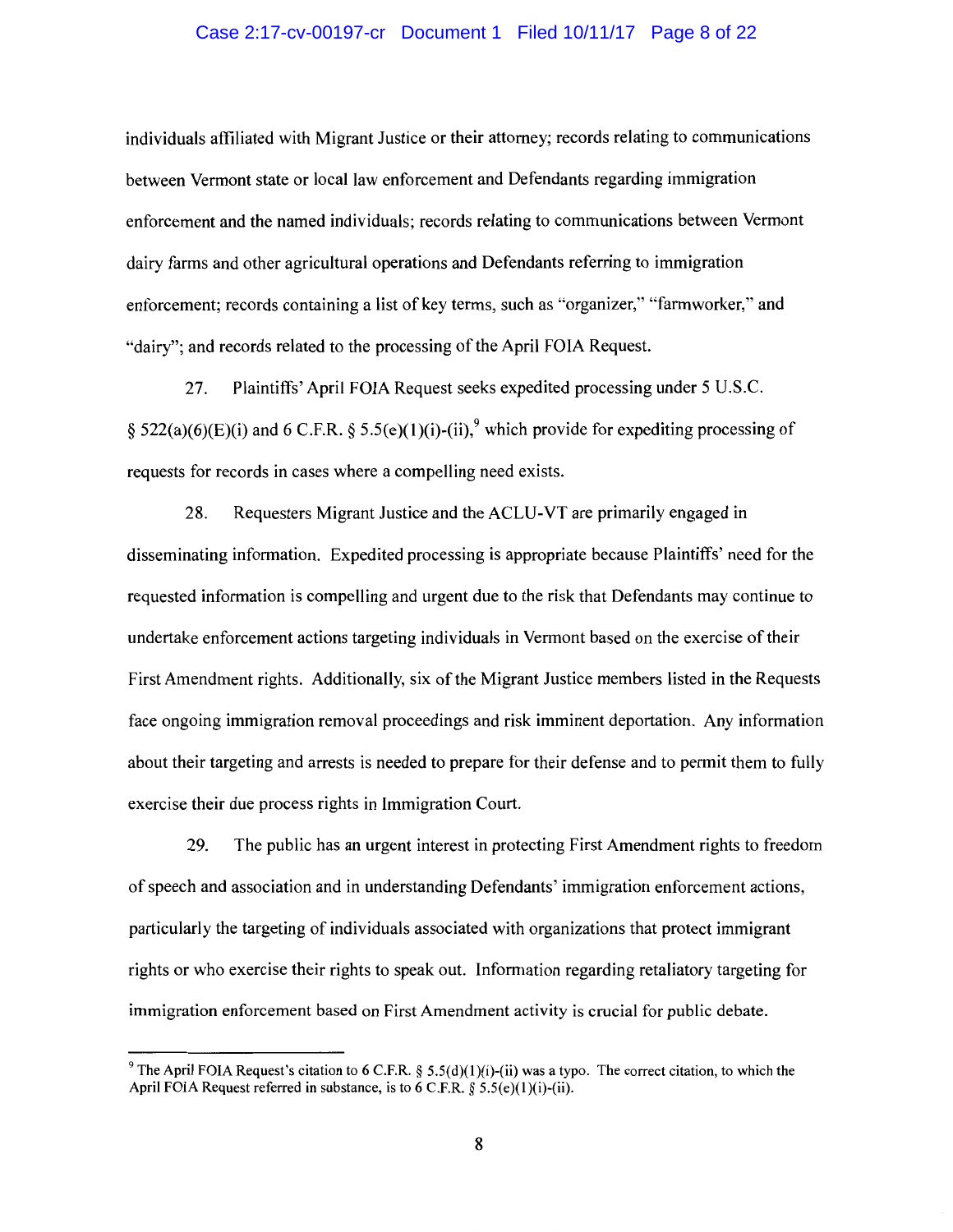#### Case 2:17-cv-00197-cr Document 1 Filed 10/11/17 Page 9 of 22

30. Plaintiffs' April FOIA Request also seeks a fee waiver and a waiver of processing (search and review) fees on the grounds that disclosure of the records is in the public interest because disclosure is "likely to contribute significantly to public understanding of the operations or activities of the government" and is not in the Requesters' commercial interest. *See* 5 U.S.C. § 552(a)(4)(A)(ii)(II)-(iii); 6 C.F.R. § 5.11(d)(1), (k)(1), (k)(2). Migrant Justice and the ACLU-VT are non-profit entities and have no commercial interest in the records requested, which are crucial to the public's understanding of Defendants' operations. Migrant Justice and the ACLU-VT also qualify for a fee waiver as representatives of the news media.

# *The July FOIA Request*

31. On July 17, 2017, Requesters sent their second FOIA Request (the "July FOIA Request") to DHS, CBP, and ICE pursuant to 5 U.S.C. § 552, *et seq. See* **Exhibit B** (privacy waivers excluded).

32. Plaintiffs' July FOIA Request seeks records pertaining to DHS and its components' immigration enforcement actions in the state of Vermont including, in summary: records relating to three additional Migrant Justice members who have been arrested; records relating to Migrant Justice or the Milk with Dignity Campaign from September 1, 2011, through December 31, 2011, and from January 1, 2015, through March 31, 2015; and records relating to the processing of the July FOIA Request.

33. As with the April FOIA Request, Requesters seek expedited processing of their request pursuant to 5 U.S.C.  $\S$  522(a)(6)(E)(i); 6 C.F.R.  $\S$  5.5(e)(1)(i)-(ii); and request that Defendants waive or reduce the fees charged, 5 U.S.C.  $\S$  552(a)(4)(A)(ii)-(iii); 6 C.F.R.  $\S$  5.11(d)(1), (k)(1), (k)(2). Requesters sought expedited processing and a fee waiver on the same grounds as cited above in paragraphs 27-30. For the same reasons described above, expedited processing and a fee waiver are similarly appropriate for the July FOIA Request.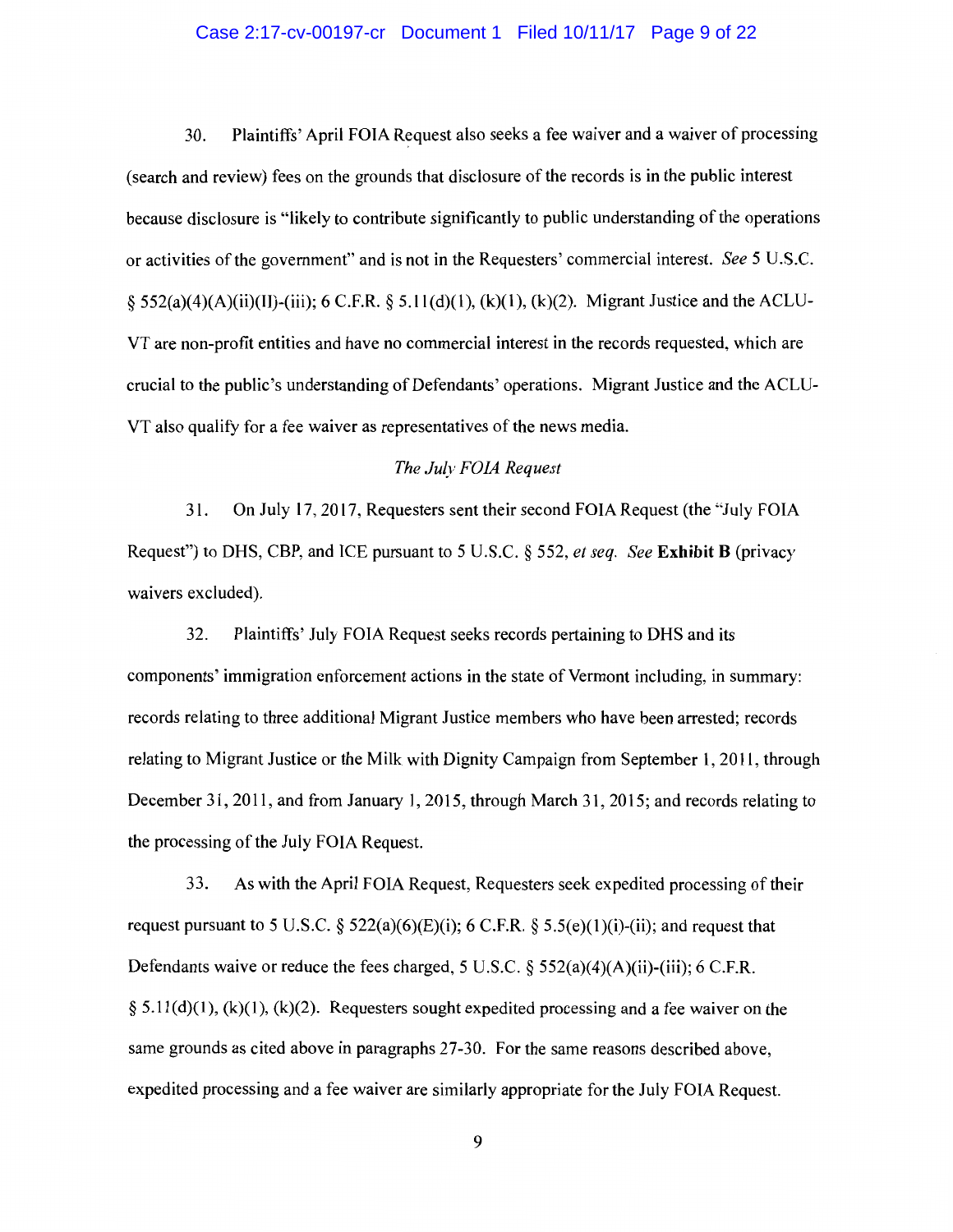#### **Agency Responses**

34. On April26, 2017, Requesters sent the April FOIA Request via certified U.S. mail to Defendants DHS, ICE, and CBP, and through electronic mail to DHS and ICE. On July 17, 2017, Requesters sent their July FOIA Request to the same Defendants through the same means.

35. Each Defendant was required to make a determination on the request for expedited processing within ten days of receiving each of Plaintiffs' Requests. *See* 5 U.S.C.  $§$  552(a)(6)(E)(ii).

36. Each Defendant was required to respond in writing within 20 business days after receiving each FOIA request and notify Requesters whether or not the Defendant intended to comply with the request, 5 U.S.C.  $\S$  552(a)(6)(A)(i), or, in "unusual circumstances," could extend the time for making such a determination by up to ten working days, 5 U.S.C.  $§$  552(a)(6)(B).

37. Each Defendant has failed to timely respond to Plaintiffs' April FOIA Request and/or July FOIA Request. Defendants have also constructively or improperly denied Plaintiffs' requests for expedited processing and fee waivers.

#### *Department of Homeland Security*

38. The post office verification shows delivery of the mailed copy of the April FOIA Request to the DHS mail room on May 1, 2017. *See* **Exhibit Cat 1-2.** 

39. As of the date of this Complaint, Requesters have not received any acknowledgment or response from DHS regarding the April FOIA Request, including the requests for expedited processing and for a fee waiver.

40. The post office verification shows delivery of the mailed copy of the July FOIA Request to the DHS mail room on July 21, 2017. *See* **Exhibit D at 1-2.** 

41. On July 27, 2017, Requesters received a letter acknowledging the July FOIA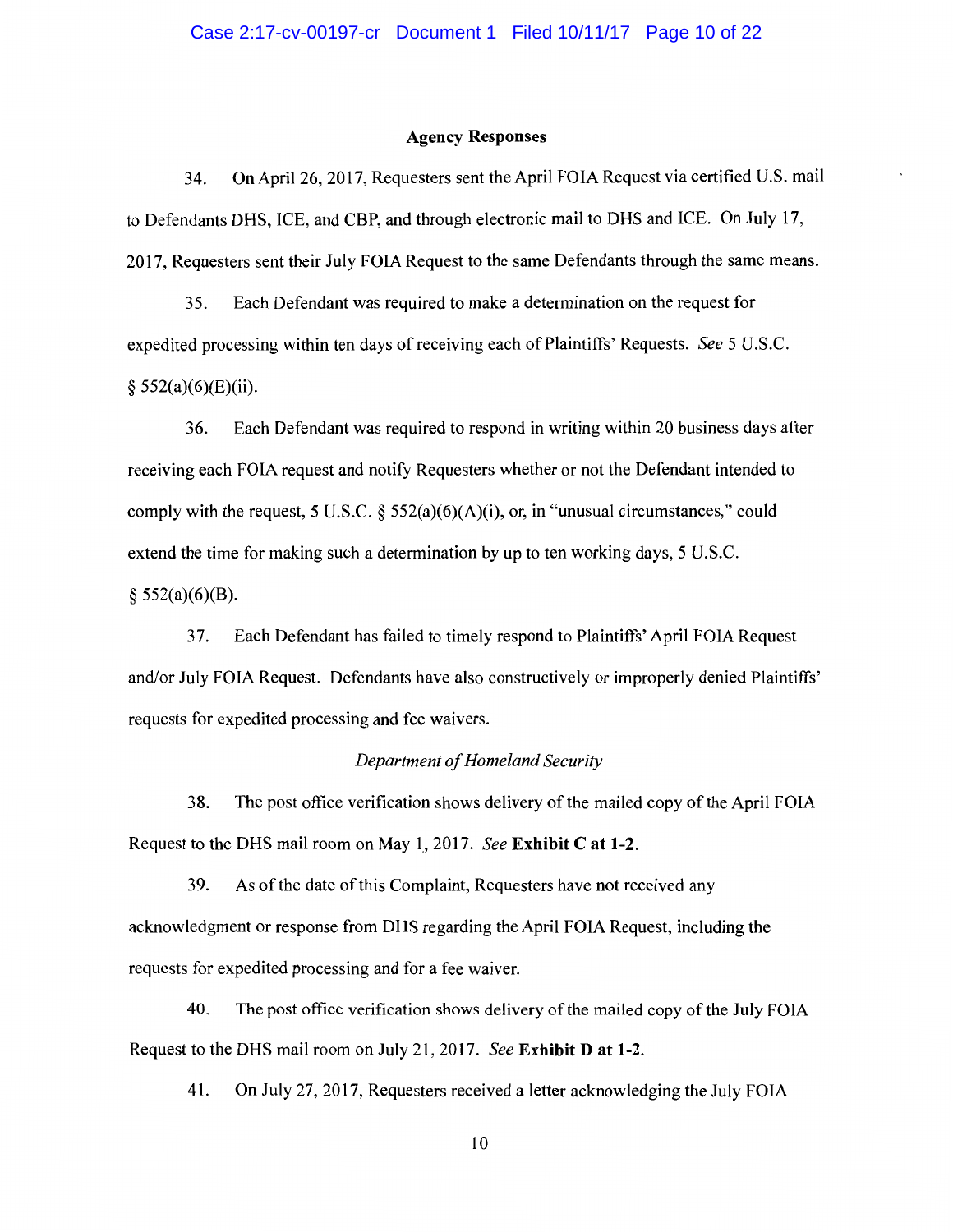#### Case 2:17-cv-00197-cr Document 1 Filed 10/11/17 Page 11 of 22

Request from DHS via electronic mail. *See* **Exhibit D at 3-4.** The July FOIA Request was assigned Reference Number 2017-HQF0-01065.

42. In its letter, DHS stated that it had "determined that your request is too broad in scope or did not specifically identify the records which you are seeking .... Whenever possible, a request should include specific information about each record sought, such as the date, title or name, author, recipients, and subject matter of the records, if known, or the DHS component or office you believe created and/or controls the record" (emphasis in original).

43. DHS asked that Requesters resubmit their request "containing a reasonable description of the records you are seeking." DHS advised Requesters that their request would be administratively closed if they did not respond to DHS within 30 days.

44. On August 10, 2017, Requesters timely sent their response to DHS 's request for clarification by email and certified U.S. mail. *See* **Exhibit D at 5-7.** Requesters noted that the request reasonably described the records sought, but nevertheless limited the first item-records regarding two particular Migrant Justice members—to records between January 1, 2015, through the time DHS conducts an adequate search. Requesters also clarified that, because they had sent identical FOIA requests to CBP and ICE, they were not requesting that DHS conduct a duplicative query of those components and instead were requesting that DHS search for responsive records that were in the custody or control of, or were sent or received by, individuals at the Department level.

45. On August 14, 2017, Requesters received an email from DHS stating that DHS does "not have a central index to search for names here at HQ only the component offices have databases, including I & A." *See* **Exhibit D at 8-9.** 

46. On August 22, 2017, Requesters received an additional letter by email from DHS reiterating that DHS does not maintain a central index of records about individuals and asking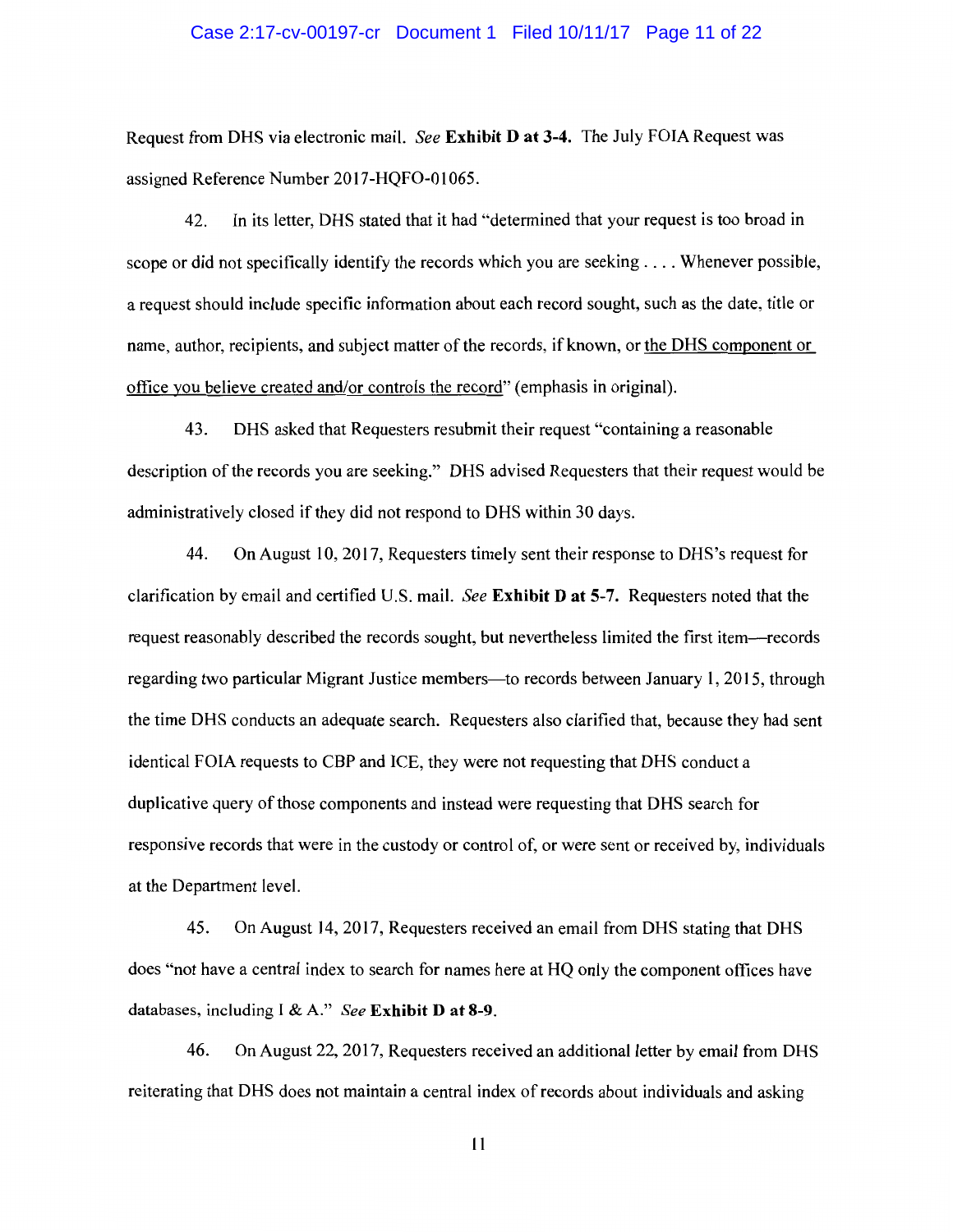#### Case 2:17-cv-00197-cr Document 1 Filed 10/11/17 Page 12 of 22

Requesters to resubmit the request with a reasonable description of the records sought. *See*  **Exhibit D at 10-12.** DHS stated that "[t]his is not a denial of your request" and noted that upon receipt of a "perfected request," Requesters would be advised of the status.

47. On September 14, Requesters responded by email to DHS correcting what they believed to be misapprehensions about the July FOIA Request and stating that they believed that the July FOIA Request reasonably described the records sought and that they considered the July FO IA Request to have been perfected, at the latest, by August 10, 2017. *See* **Exhibit D at 13-15.** 

48. On September 18, 2017, Maura Busch, Government Information Specialist in the DHS Privacy Office, confirmed receipt of this clarification by email and requested a telephone conversation about the July FOIA Request. *See* **Exhibit D at 16-17.** 

49. Ms. Busch and counsel for the Requestors spoke by telephone on September 19, 2017. Ms. Busch stated that DHS needed to know which offices or individuals at Headquarters would be most likely to have responsive records and that she would send a sample request showing how such a search could be constructed.

50. On September 20, 2017, Requesters received an electronic message from Ms. Busch stating, "Until I speak with our FOIA counterparts regarding your request for information cited in **item** two of your request, it is premature to draft any sort of CIO email search," and "I reached out to ICE and our CRCL office today to find out if they are aware of any offices **here at HQ** had any involvement with that group or that campaign referenced in your request (the dates go back to 2011 and 20 15) as well as whether any civil rights **complaints** were filed with the CRCL Compliance Office." *See* **Exhibit D at 18-20.** 

51. On September 21, 2017, Requesters received an electronic message from Ms. Busch with a description of a request for records regarding ICE enforcement activities from a different requester. *See* **Exhibit D at 21.**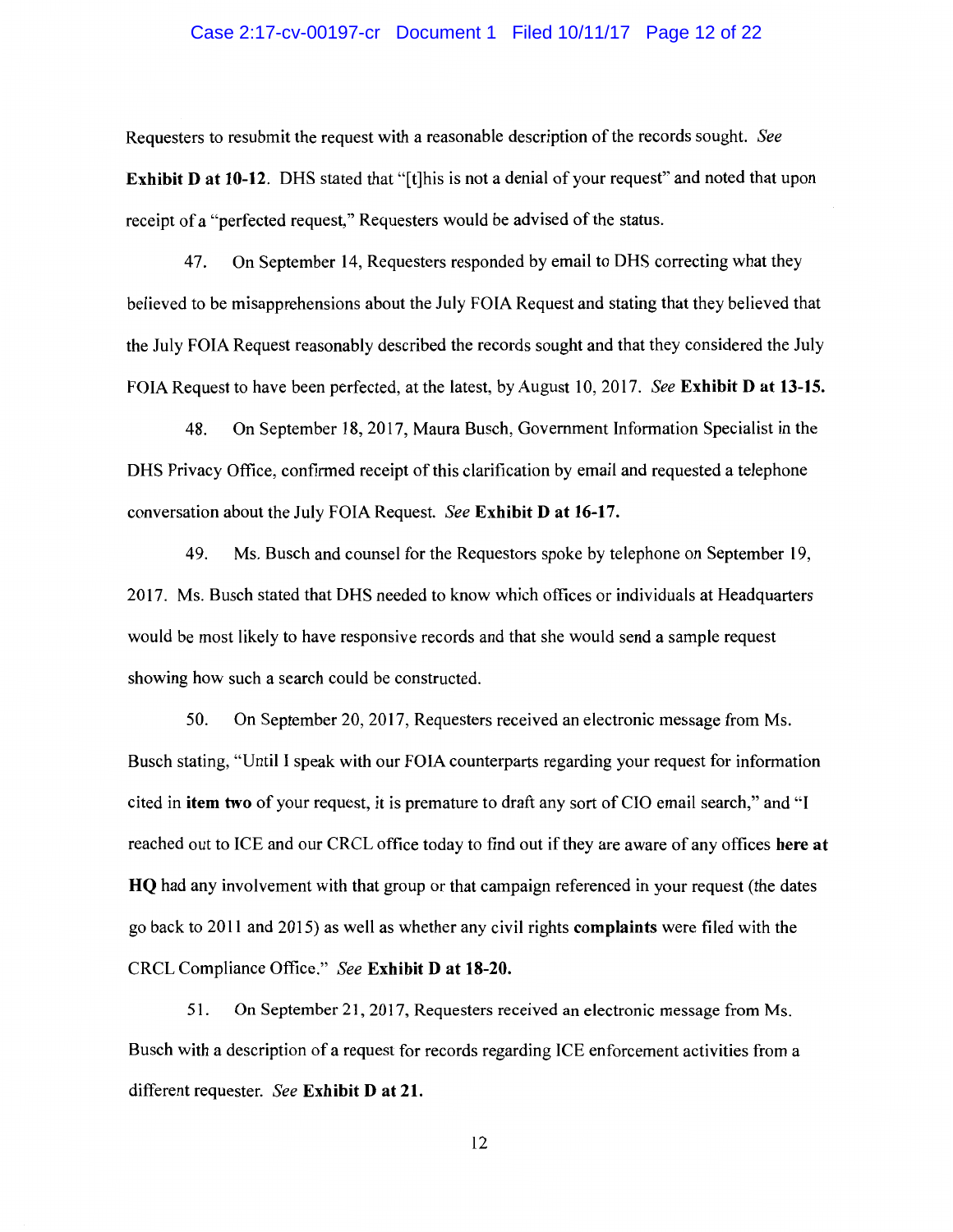#### Case 2:17-cv-00197-cr Document 1 Filed 10/11/17 Page 13 of 22

52. On September 28, 2017, Requesters received a final response from DHS denying the July FOIA Request. In its denial letter, DHS stated that it conducted a search of files in the Office of Civil Rights and Civil Liberties and a search of the Enterprise Correspondence Tracking system and did not locate any responsive records. *See* **Exhibit D at 22-24.** 

53. On October 6, 2017, Requesters filed an administrative appeal of this final response, contesting the adequacy ofDHS's search and its failure to respond to the requests for expedited processing and a fee waiver.

54. As of the date of this complaint, DHS has not responded to Requesters' appeal. *Immigration and Customs Enforcement* 

55. On April26, 2017, Requesters received an automated electronic response from ICE indicating that ICE had received the emailed April FOIA Request that same day. *See*  **Exhibit E at 1.** 

56. On April27, 2017, Requesters received an acknowledgement email from ICE. *See* **Exhibit Eat** 2-3. The April FOIA Request was assigned Case Number 2017-ICF0-25680.

57. In its acknowledgement letter, ICE denied Requesters' expedited processing and fee waiver requests.

58. In denying Requesters' expedited processing request, ICE included no findings but instead recited the requirements for granting expedited processing and labeled the request "conclusory."

59. This denial appears to have been issued without review of the relevant facts and legal authority supporting the request for expedited processing. The denial letter includes the instruction "ADD ONE OF THE FOLLOWING REASONS" (bold and underline omitted) followed by two paragraphs between which the reviewer was seemingly supposed to choose. Instead, the reviewer left the instruction and both largely repetitive paragraphs in the text.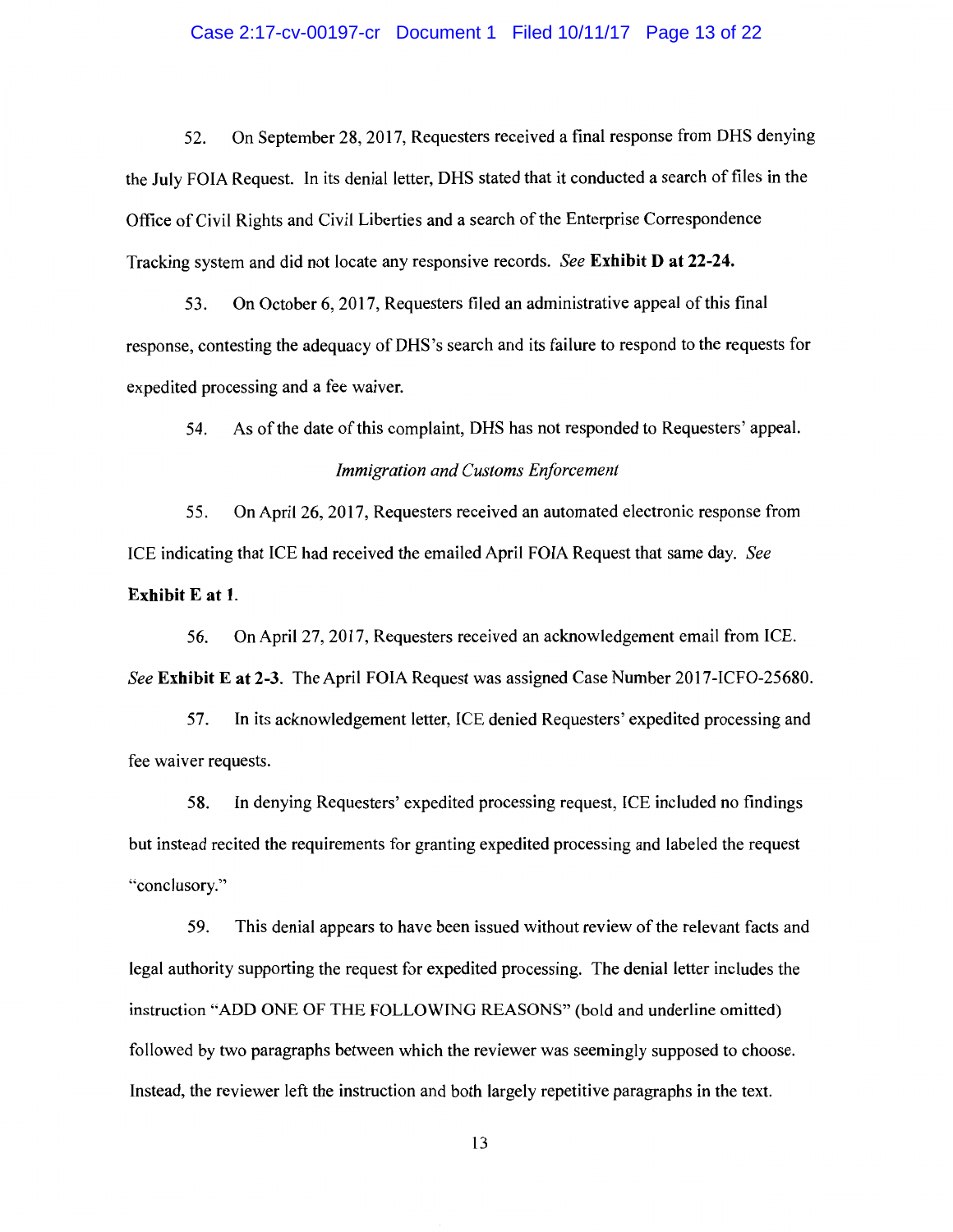#### Case 2:17-cv-00197-cr Document 1 Filed 10/11/17 Page 14 of 22

60. This denial also mistakenly stated that the purpose of the FOIA request was to inform the public about "Vermont diary" [sic] or "Vermont dairy," rather than, as explicitly stated in the April FOIA Request, to inform the public about immigration enforcement actions that appear to be targeted retaliation against Migrant Justice members' advocacy for civil and human rights.

61. In denying Requesters' fee waiver request, ICE recited the six requirements for granting a fee waiver and, without any explanation or additional analysis, labeled the request "deficient" for failing to satisfy three out of the six factors.

62. The purportedly unsatisfied factors were whether: ( 1) "the contribution to public understanding of government operations or activities will be 'significant"'; (2) "the requester has a commercial interest that would be furthered by the requested disclosure"; and (3) "the magnitude of any identified commercial interest to the requestor is sufficiently large in comparison with the public interest in disclosure, that disclosure is primarily in the commercial interest of the requestor."

63. The fee waiver denial did not address Requesters' independent basis for a fee waiver or limitation as representatives of the news media.

64. On May 23, 2017, Requesters timely sent a letter appealing ICE's denial of expedited processing and a fee waiver by certified U.S. mail. *See* **Exhibit Eat 4-9.** 

65. The post office verification shows delivery of requesters' appeal to ICE's mail room on May 30, 2017. *See* **Exhibit Eat 10-13.** 

66. In their appeal, Requesters challenged the denial of both expediting processing and the fee waiver.

67. With regard to expedited processing, Requesters explained that ICE and other DHS sub-agencies may continue to undertake enforcement actions targeting individuals in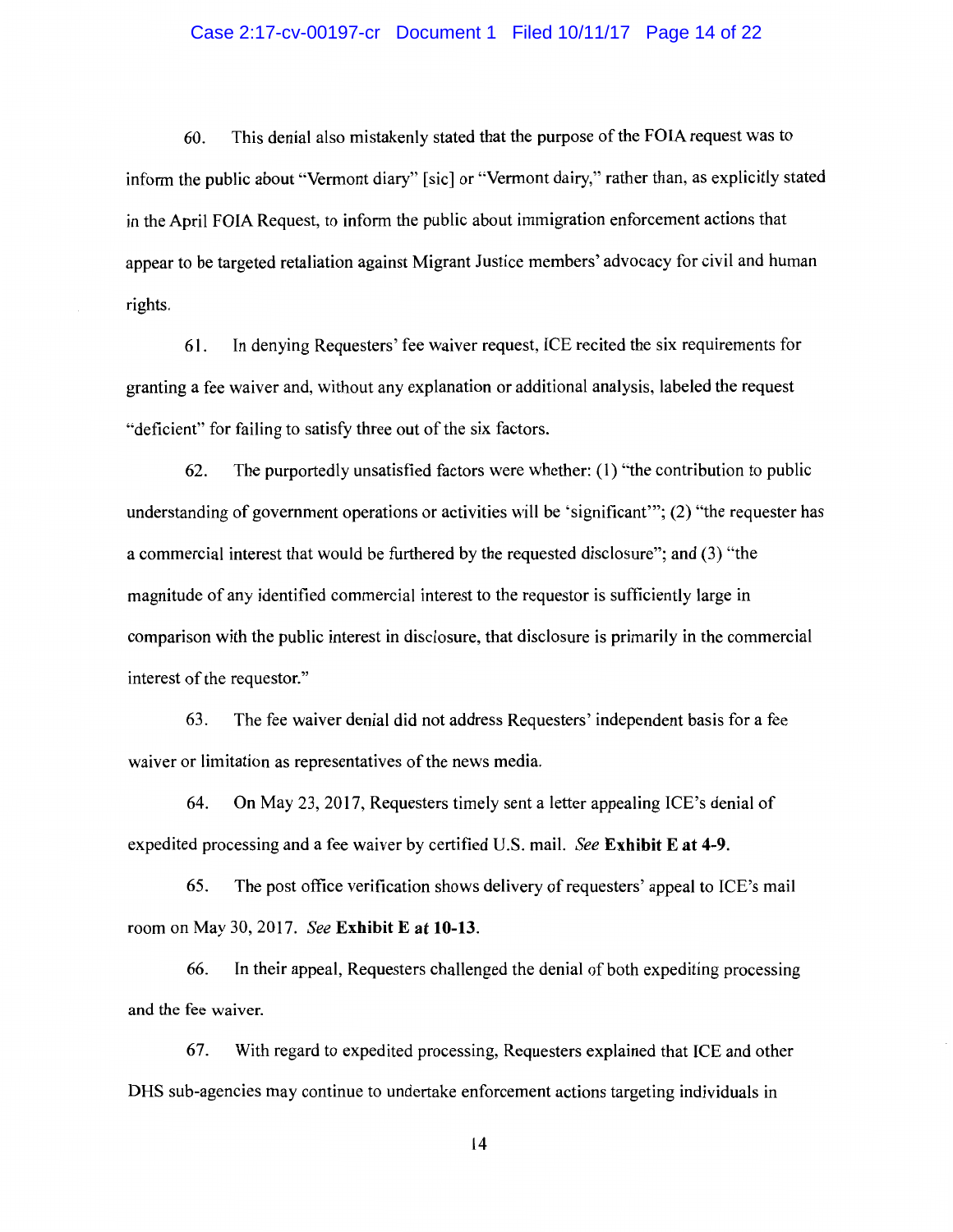## Case 2:17-cv-00197-cr Document 1 Filed 10/11/17 Page 15 of 22

Vermont based on their political beliefs and activities. Additionally, six of the individuals listed in the FOIA requests face ongoing removal proceedings and the current risk of deportation, and information about their targeting and arrest is needed to prepare their defense and permit them to fully exercise their due process rights in Immigration Court. ICE's actions in the state generally, and with respect to the targeted individuals in particular, are matters of critical importance to Vermonters.

68. With regard to the fee waiver, Requesters explained how their analysis and dissemination of the records would "help the public understand the nature and extent of ICE immigration enforcement actions in Vermont and whether those actions are undertaken in a manner that comports with the U.S. Constitution and other federal laws." Requesters further explained that the requested disclosure would not further any commercial interest and so, by definition, is not primarily in their commercial interest.

69. As ofthe date of this Complaint, ICE has not responded to Requesters' appeal.

70. On June 8, 2017, Requesters received an email from ICE stating that it had "determined that your request is too broad in scope, did not specifically identify the records which you are seeking, or only posed questions to the agency." *See* **Exhibit Eat 14-15.** ICE asked that Requesters resubmit their request "containing a reasonable description of the records you are seeking."

71. ICE advised Requesters that their request would be administratively closed if they did not respond to ICE within ten days.

72. Less than 10 days later, on June 16, 2017, Requesters sent a response to ICE indicating that they would respond to ICE's request for clarification within the 30 businesses days required by 6 C.F.R.  $\S$  5.3(c) and that they expected their request would not be administratively closed before that time. *See* **Exhibit Eat 16-17.**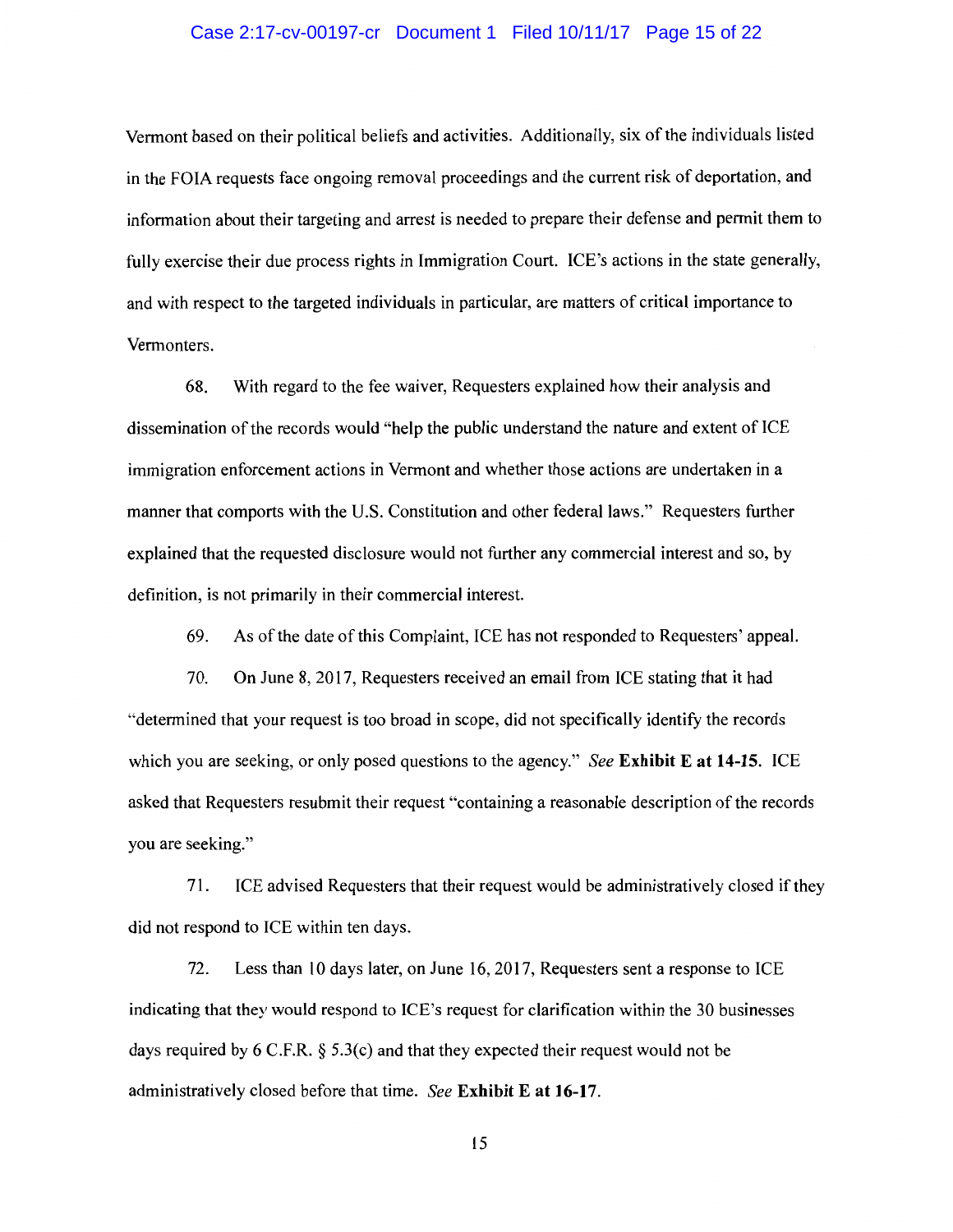### Case 2:17-cv-00197-cr Document 1 Filed 10/11/17 Page 16 of 22

73. Requesters received an automated confirmation of ICE's receipt of the June 16 email that same day. *See* **Exhibit E at 18.** 

74. On June 23, 2017, Requesters sent their response to ICE's request for clarification by electronic mail. *See* **Exhibit E at 19-24.** 

75. Requesters noted that ICE's request for clarification failed to "inform the requester what additional information is needed or why the request is otherwise insufficient," as required by  $6$  C.F.R.  $\S$  5.3(b).

76. Requesters nevertheless endeavored to provide additional clarification. In particular, Requesters withdrew Item #3 from the April FOIA Request; clarified that Items #4 and #5 sought records in the custody or control of, or sent or received by, ICE offices and/or ICE officials in the State of Vermont or in the ICE Enforcement and Removal Operations Boston field office; and withdrew certain terms from Item #5.

77. Requesters received an automated confirmation of ICE's receipt of the June 23 email that same day. *See* **Exhibit E at** 25.

78. As of the date of this Complaint, Requesters have received no further communication from ICE regarding their April FOIA Request.

79. On July 17, 2017, Requesters received an automated electronic response from ICE indicating that ICE had received their emailed July FOIA Request. *See* **Exhibit F.** 

80. As of the date of this Complaint, ICE has not responded to the requests for expedited processing and for a fee waiver, nor has it responded substantively to the July FOIA Request.

#### *Customs and Border Patrol*

81. The post office verification shows delivery of the April FOIA Request to the CBP Mail Room on May **1,** 2017. *See* **Exhibit Gat 1-2.**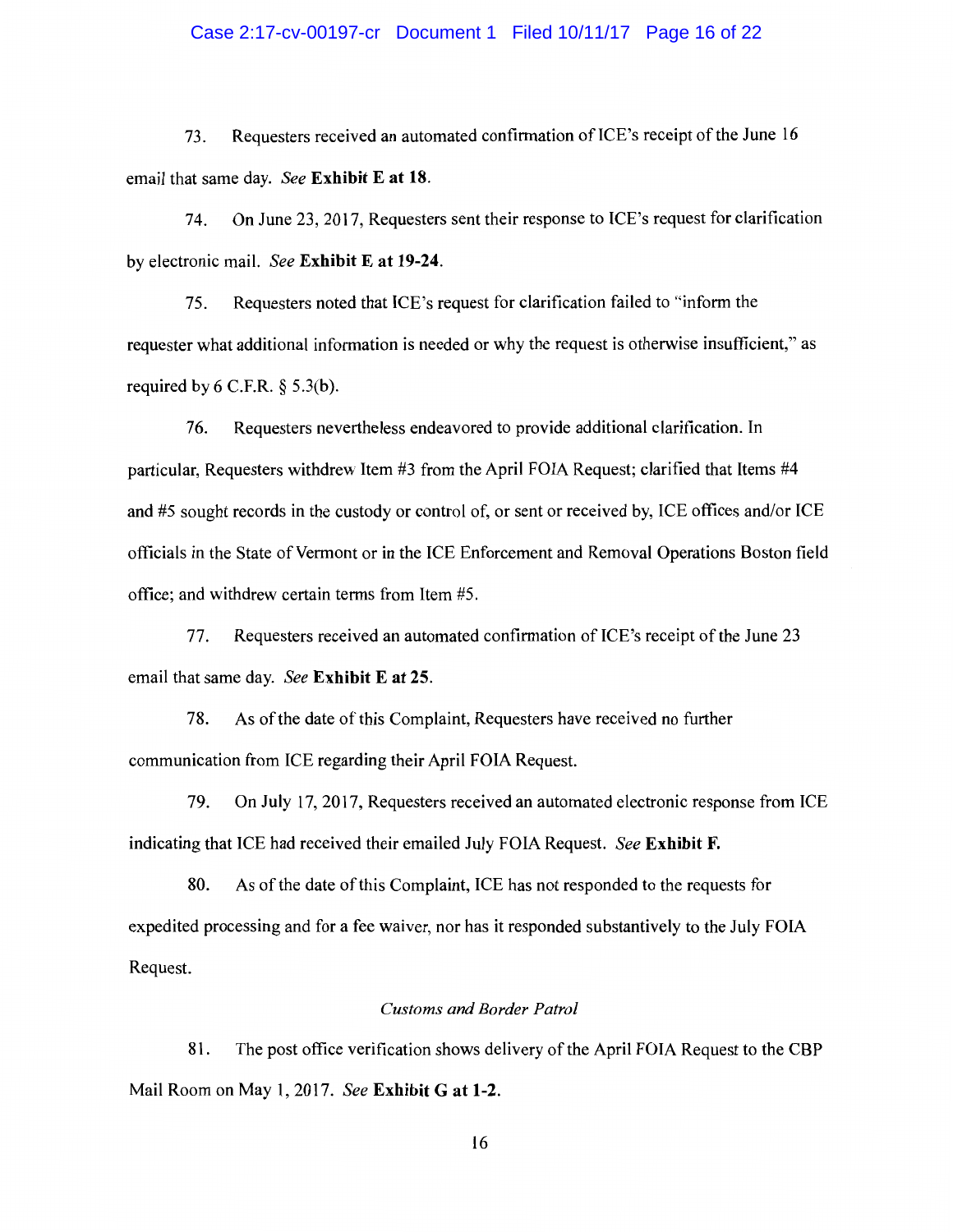#### Case 2:17-cv-00197-cr Document 1 Filed 10/11/17 Page 17 of 22

82. On May 5, 2017, Requesters received an electronic message confirming CBP's receipt of the April FOIA Request. Their request was assigned Tracking Number CBP-2017- 054785. *See* **Exhibit Gat 3.** 

83. On September 11, 2017, Requesters received an electronic message stating that the request was reassigned Tracking Number CBP-OF0-2017-054785 and that such changes are "normally due to the request being transferred to another agency (for example, EPA to Dept. of Commerce) or to a sub-agency to process it." "OFO" stands for the CBP Office of Field Operations. *See* **Exhibit G at 4.** 

84. On September 27, 2017, Requesters received two electronic messages from the FOIA Officer for CBP **in** the Area Port of St. Albans, Vermont. The first message requested clarification of various items and an explanation of "why you need information on" certain of the individual subjects of the April FOIA Request, and the second message requested Privacy Waivers for three individual subjects of that request. *See* **Exhibit Gat 5-6.** 

85. On September 29, 2017, Requesters responded to CBP's message and provided the requested information. *See* **Exhibit Gat 7-8.** 

86. As ofthe date of this Complaint, CBP has not responded to the requests for expedited processing and for a fee waiver, nor has it responded substantively to the April FOIA Request.

87. The post office verification shows delivery of the July FOIA Request to the CBP mail room on July 21, 2017. *See* **Exhibit H at 1-2.** 

88. On August 2, 2017, Requesters received an electronic message confirming CBP's receipt of the July FOIA Request. *See* **Exhibit Hat 3.** This request was assigned Tracking Number CBP-2017-077128.

89. Later that same day, Requesters received a second electronic message stating CBP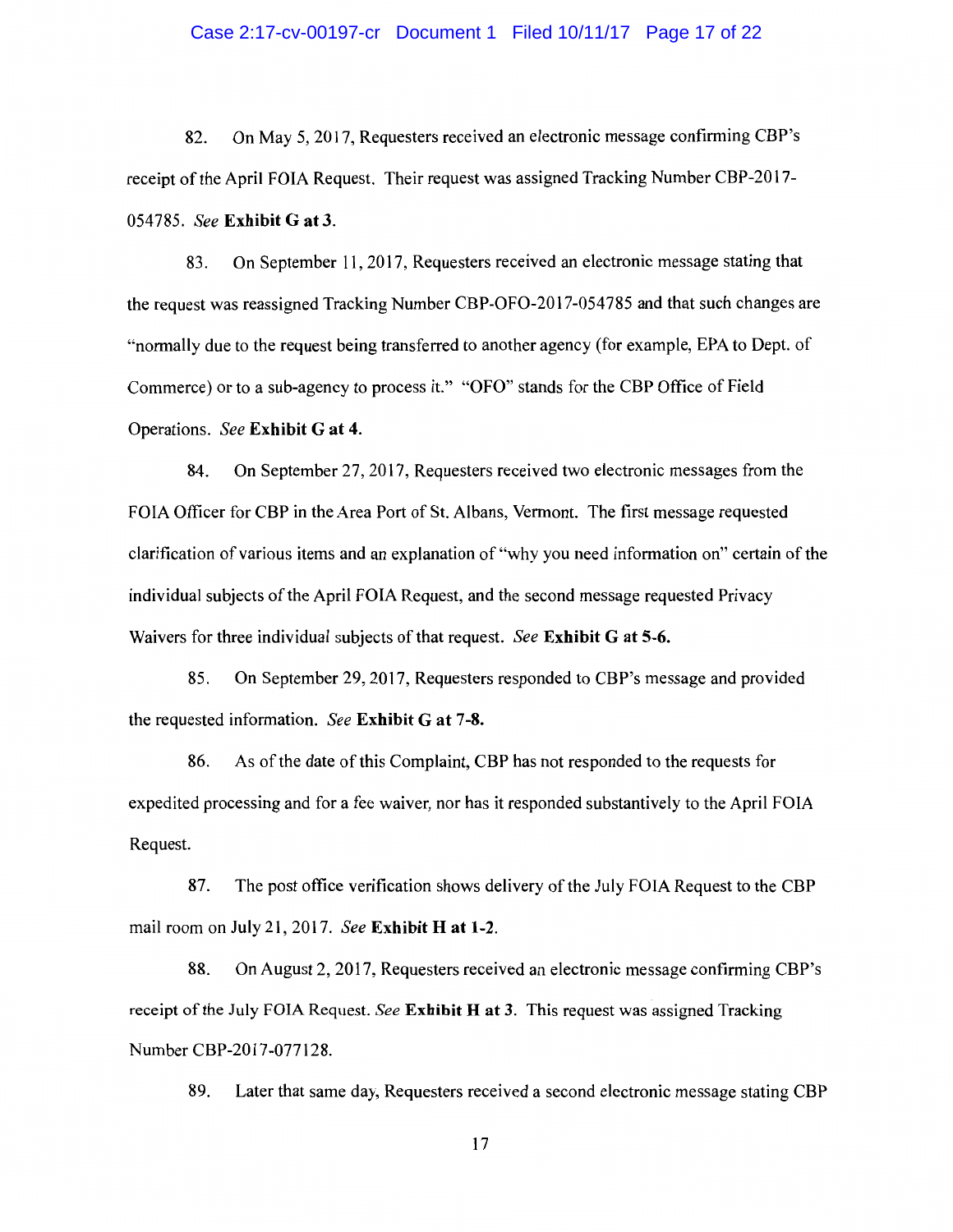#### Case 2:17-cv-00197-cr Document 1 Filed 10/11/17 Page 18 of 22

had changed the Tracking Number of the July FOIA Request to CBP-OIIL-2017-077128. *See*  **Exhibit H at 4.** "OIIL" stands for CBP's Office of Intelligence and Investigative Liaison.

90. Later still that same day, Requesters received a third electronic message from CBP acknowledging receipt of the July FOIA Request and indicating that "the average time to process a FOIA request related to 'travel/border incidents' is a minimum of 3-6 months." *See* **Exhibit H at** 5-7. In this message, CBP referred to, but did not expressly invoke, the statutory ten-day extension permitted in "unusual circumstances" by 5 U.S.C.  $\S$  552(a)(6)(B).

91. On August 17, 2017, Requesters received an electronic message stating that CBP had changed the Tracking Number of the July FOIA Request back to CBP-2017-077128.

## *See* **Exhibit H at 8.**

92. On September 19, 2017, Requesters received a final response from CBP via email stating that CBP had "conducted a comprehensive search of files within the CBP databases for records that would be responsive to your request .... [and was] unable to locate or identify any responsive records, based upon the information you provided in your request." In this message, CBP described the July FOIA Request as requesting only records related to Migrant Justice and the Milk with Dignity Campaign and made no mention of the requests for records related to three additional Migrant Justice members who had been arrested and records related to the processing of the July FOIA Request. *See* **Exhibit Hat 9.** 

93. On October 6, 2017, Requesters filed an administrative appeal of this final response, contesting the adequacy of CBP's search, its failure to search for all items in the July FOIA Request, and its failure to respond to the requests for expedited processing and a fee waiver.

94. As of the date of this Complaint, CBP has not responded to Requesters' appeal.

#### **FIRST CLAIM FOR RELIEF**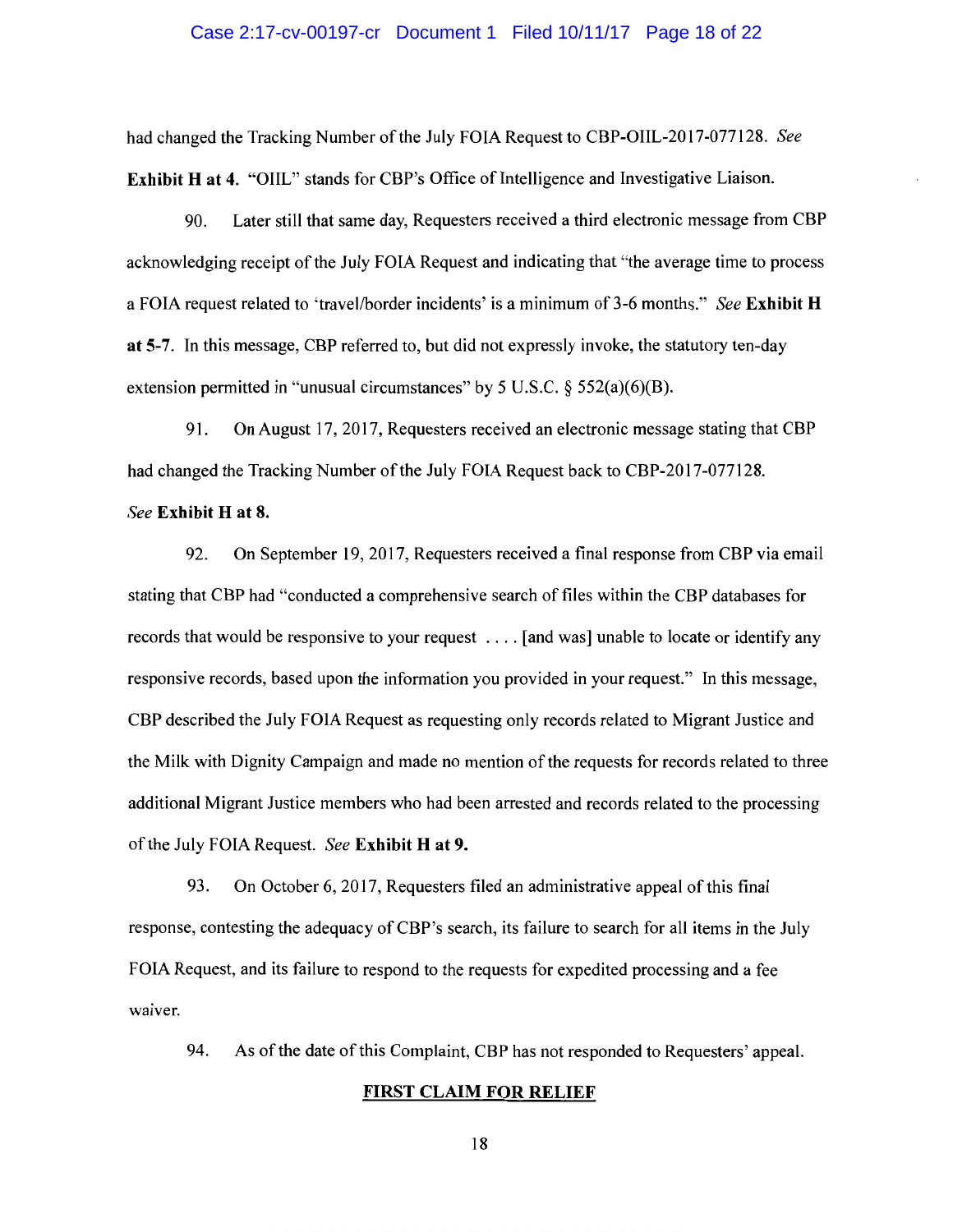# **Violation of FOIA for Failure to Disclose and Release Records Responsive to Plaintiffs' Requests**

95. Plaintiffs repeat and re-allege each and every allegation contained in paragraphs 1 through 94 as if repeated and incorporated herein.

96. Defendants have unlawfully withheld records requested by Plaintiffs pursuant to 5 u.s.c. § 552.

97. Defendants were each obligated under 5 U.S.C.  $\S$  552(a)(3) to conduct a reasonable search for records responsive to Plaintiffs' requests and to issue a determination concerning Plaintiffs' requests within the time period set forth in 5 U.S.C.  $\delta$  552(a)(6) – 20 working days, to be extended by no more than 10 working days in the event that the agency finds the existence of"unusual circumstances." Plaintiffs' April FOIA Request to Defendants CBP, ICE, and DHS and their July FOIA Request to Defendant ICE have been pending for more than 20 days without response.

98. By failing to conduct a reasonable search for records responsive to Plaintiffs' FOIA requests detailed in paragraph 97 and to disclose responsive records, Defendants violated 5 U.S.C. §§ 552(a)(3)(A), (a)(3)(C), and (a)(6)(A), as well as the regulations promulgated thereunder.

99. Defendants' failure to make a determination concerning Plaintiffs' requests for documents detailed in paragraph 97 within the statutory time period constitutes a constructive denial of Plaintiffs' requests, and Plaintiffs are deemed to have exhausted their administrative remedies with respect to each Defendant. *See* 5 U.S.C. § 552(a)(6)(C)(i).

100. Defendants have violated FOIA by failing to produce any and all non-exempt records responsive to Plaintiff's FOIA requests detailed in paragraph 97 within the 20-day time period set forth in 5 U.S.C.  $\S$  552(a)(6)(A)(i).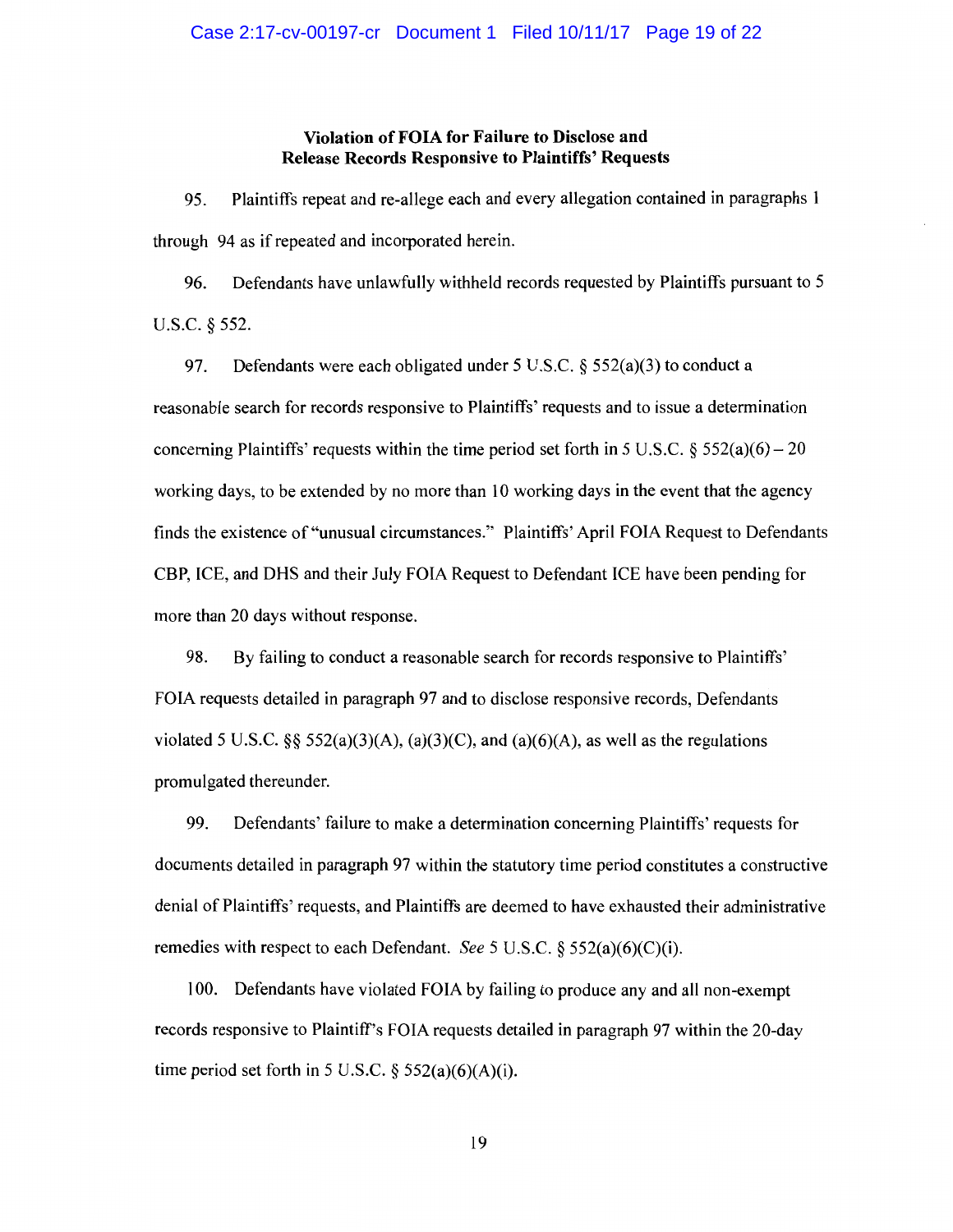## SECOND CLAIM FOR RELIEF

# Defendants Improperly Denied or Have Not Responded to Plaintiffs' Requests for Expedited Processing

101. Plaintiffs repeat and re-allege each and every allegation contained in paragraphs 1 through 100 as if repeated and incorporated herein.

102. Defendants DHS and CBP have not responded to Plaintiffs' request for expedited processing of the April FOIA Request. Defendant ICE has not responded to Plaintiffs' request for expedited processing of the July FOIA Request.

103. Defendant ICE improperly denied Plaintiffs' request for expedited processing of

the April FOIA Request. Plaintiffs administratively appealed Defendant ICE's denial of its request for expedited processing.

104. Plaintiffs have exhausted their administrative remedies with respect to

Defendants' expedited processing of the April FOIA Request and Defendant ICE's expedited processing of the July FOIA Request.

105. Defendants have violated Plaintiffs' right to expedited processing under 5 U.S.C. § 552(a)(6)(E) and Defendants' own regulations, 6 C.F.R. § 5.5(e), with respect to Plaintiffs' April FOIA Request to Defendants CBP, ICE, and DHS; and their July FOIA Request to Defendant ICE.

# THIRD CLAIM FOR RELIEF

# Defendants Improperly Denied or Have Not Responded to Plaintiffs' Request for a Fee Waiver

106. Plaintiffs repeat and re-allege each and every allegation contained in paragraphs 1 through 105 as if repeated and incorporated herein.

107. Defendants DHS and CBP have not responded to Plaintiffs' request for a fee waiver for the April FOIA Request. Defendant ICE has not responded to Plaintiffs' request for a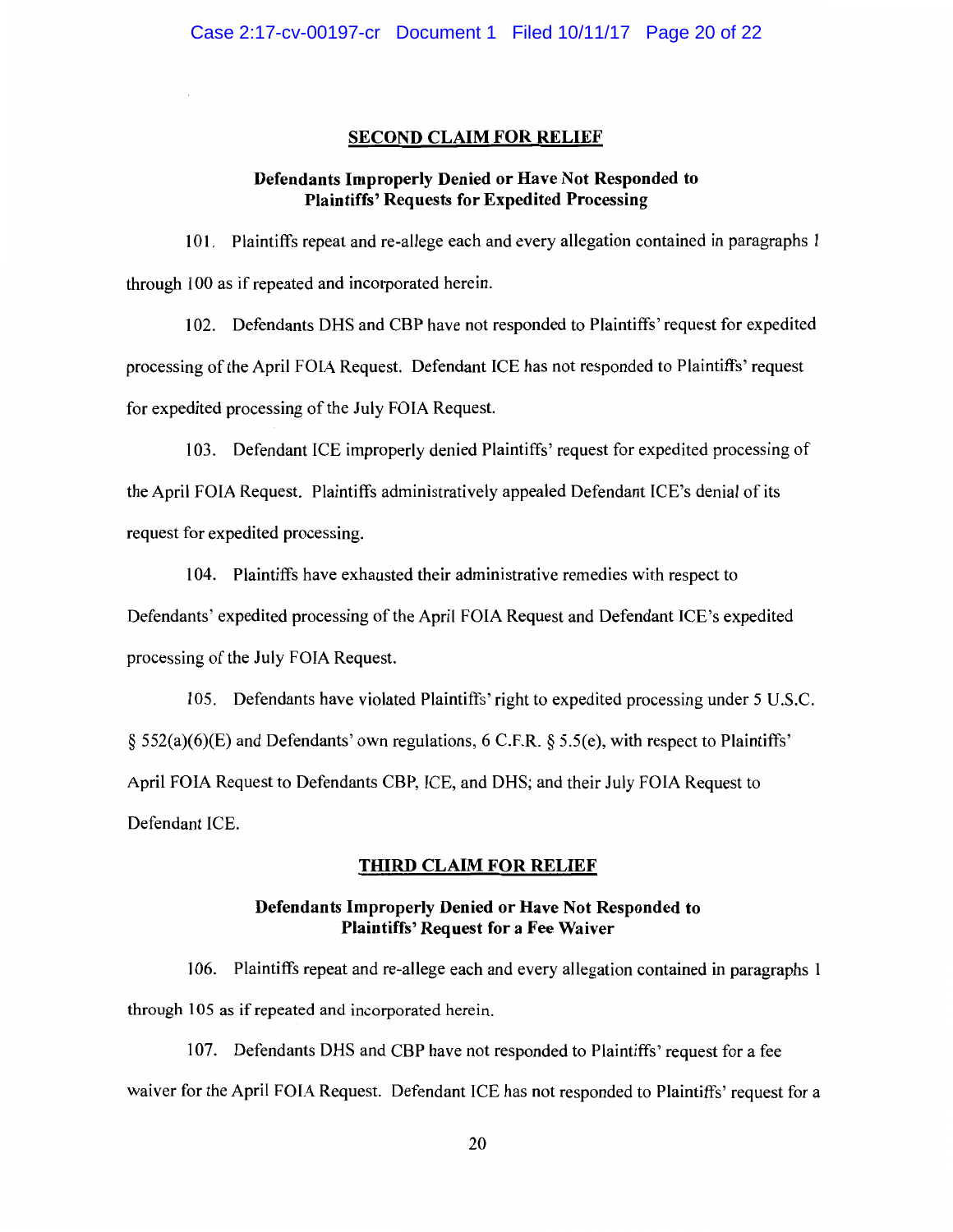### Case 2:17-cv-00197-cr Document 1 Filed 10/11/17 Page 21 of 22

fee waiver for the July FOIA Request.

108. Defendant ICE improperly denied Plaintiffs' request for a fee waiver for the April FOIA Request. Plaintiffs administratively appealed Defendant ICE's denial of its request for a fee waiver.

1 09. Plaintiffs have exhausted their administrative remedies with respect to a fee waiver from Defendants DHS, ICE, and CBP for the April FOIA Request and from Defendant ICE for the July FOIA Request.

110. Defendants have violated Plaintiffs' right to a fee waiver under 5 U.S.C. § 552(a)(4)(A)(iii) and Defendants' own regulations, 6 C.F.R. § 5.11(k), for Plaintiffs' April FOIA Request to Defendants CBP, ICE, and DHS; and their July FOIA Request to Defendant ICE.

### **PRAYER FOR RELIEF**

WHEREFORE, Plaintiffs respectfully request that this Court:

1) Declare that Defendants violated FOIA by failing to determine whether to comply with the Requests within 20 business days and notify Plaintiffs of their decision; by unlawfully withholding the requested records; by constructively or improperly denying the requests for expedited processing; and by failing to respond to or denying the request for a fee waiver;

2) Order Defendants to conduct a search of any and all responsive records to Plaintiffs' April and July FOIA Requests and demonstrate that it employed search methods reasonably likely to lead to the discovery of records responsive to Plaintiffs' FOIA requests, including production of "FOIA Search Staffing Sheets" for all searchers;

3) Enjoin Defendants from assessing fees or costs for the processing of the FOIA Requests;